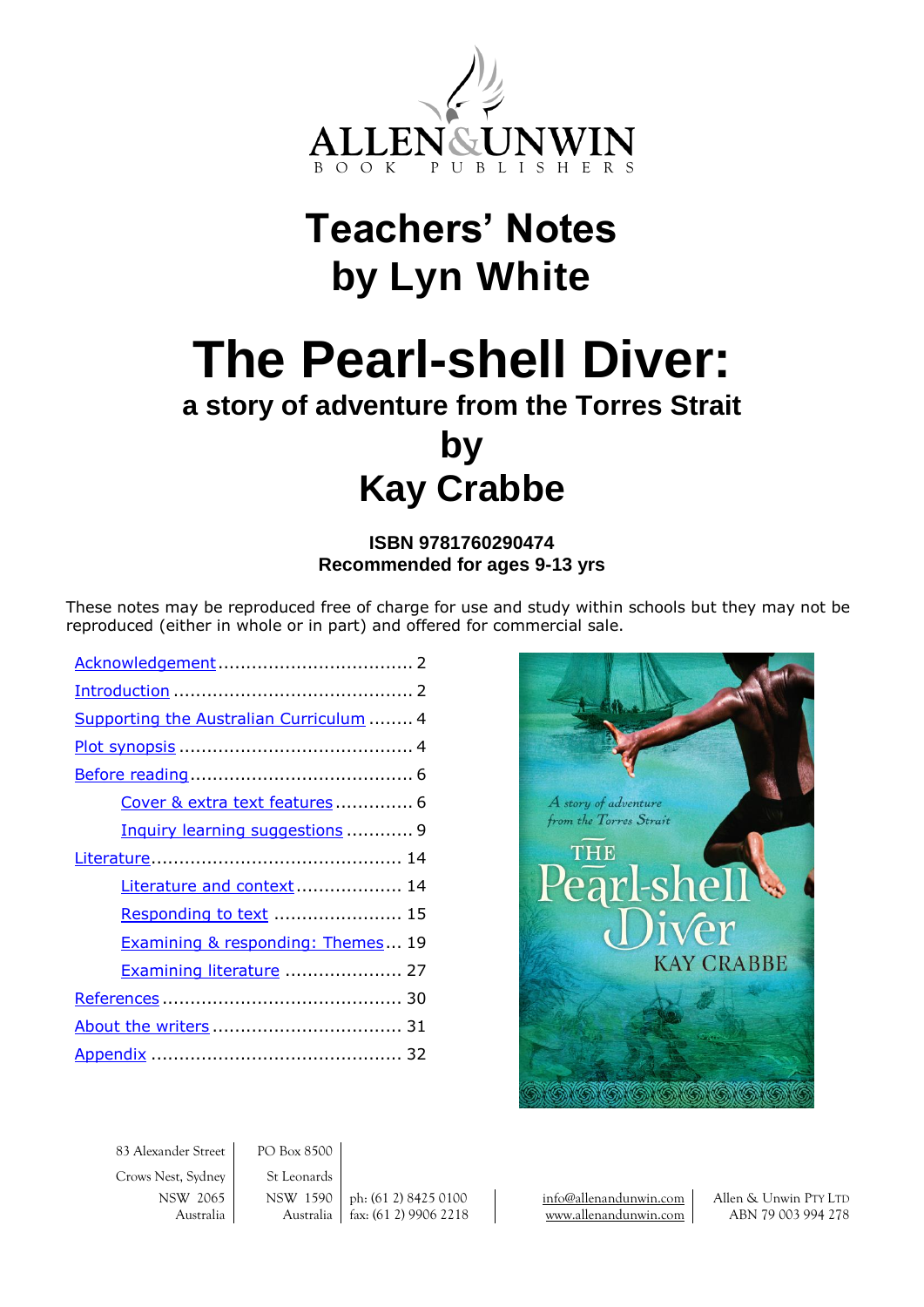## <span id="page-1-0"></span>**ACKNOWLEDGEMENT**

As the consultant editor and author of these notes I would like to acknowledge the Torres Strait Islander peoples, their oral histories and traditional stories. *The Pearl-shell Diver* is a work of fiction inspired by historical events in the Torres Strait during 1898 and 1899. The novel is set on a fictitious island in the beautiful Torres Strait. I would also like to thank Nola Ward Page and Mavis Bani for sharing cultural and linguistic knowledge that has greatly informed this text.

## <span id="page-1-1"></span>**1. INTRODUCTION**

It is important for all Australians to understand the essential features of Aboriginal and Torres Strait Islander cultures, including our special connection to the land and our commitment to family and community—so we can walk on this land together as friends and equals, so you can share our pride. [\(http://www.shareourpride.org.au/](http://www.shareourpride.org.au/)

Long before the arrival of Europeans, Australia was a multicultural continent with over 200 Indigenous language groups. Australia has two distinct, dynamic and diverse Indigenous groups who are the traditional owners of our country: Aboriginal and Torres Strait Islander peoples. As an educator, I am committed to developing greater understanding and appreciation of the Torres Strait Islander histories and cultures. I believe we have a responsibility as teachers to ensure that our students create a society in which both the past and present realities of these First Peoples of Australia are acknowledged and celebrated. Torres Strait Islander peoples have a Melanesian cultural heritage and currently live in the Torres Strait, the Northern Peninsula Area (Cape York), and throughout mainland Australia. It is important for teachers to note that 'there is no single Aboriginal or Torres Strait Islander identity'. (Russell Taylor, *Guidelines for ethical publishing of Aboriginal and Torres Strait Islander authors and research from those communities*)

Kay Crabbe has created an authentic sensitive work that transports young readers to the breath-takingly beautiful waters of Queensland's Torres Strait and back in time to one of the key events that shaped Torres Strait Islander society: the rise of the commercial pearl-shell industry. The author's consummate research and personal experience of this region ensure a rich experience of daily life in the Strait during the late nineteenth century. The novel promotes exploration of Islander peoples' defining connection to Country and Place.

Part One of the text includes evocative detailed images of a sea-faring community with their long tradition of harmonious subsistence. In Part Two, we travel to Waiben (Thursday Island), the location of the biggest pearling station in nineteenth-century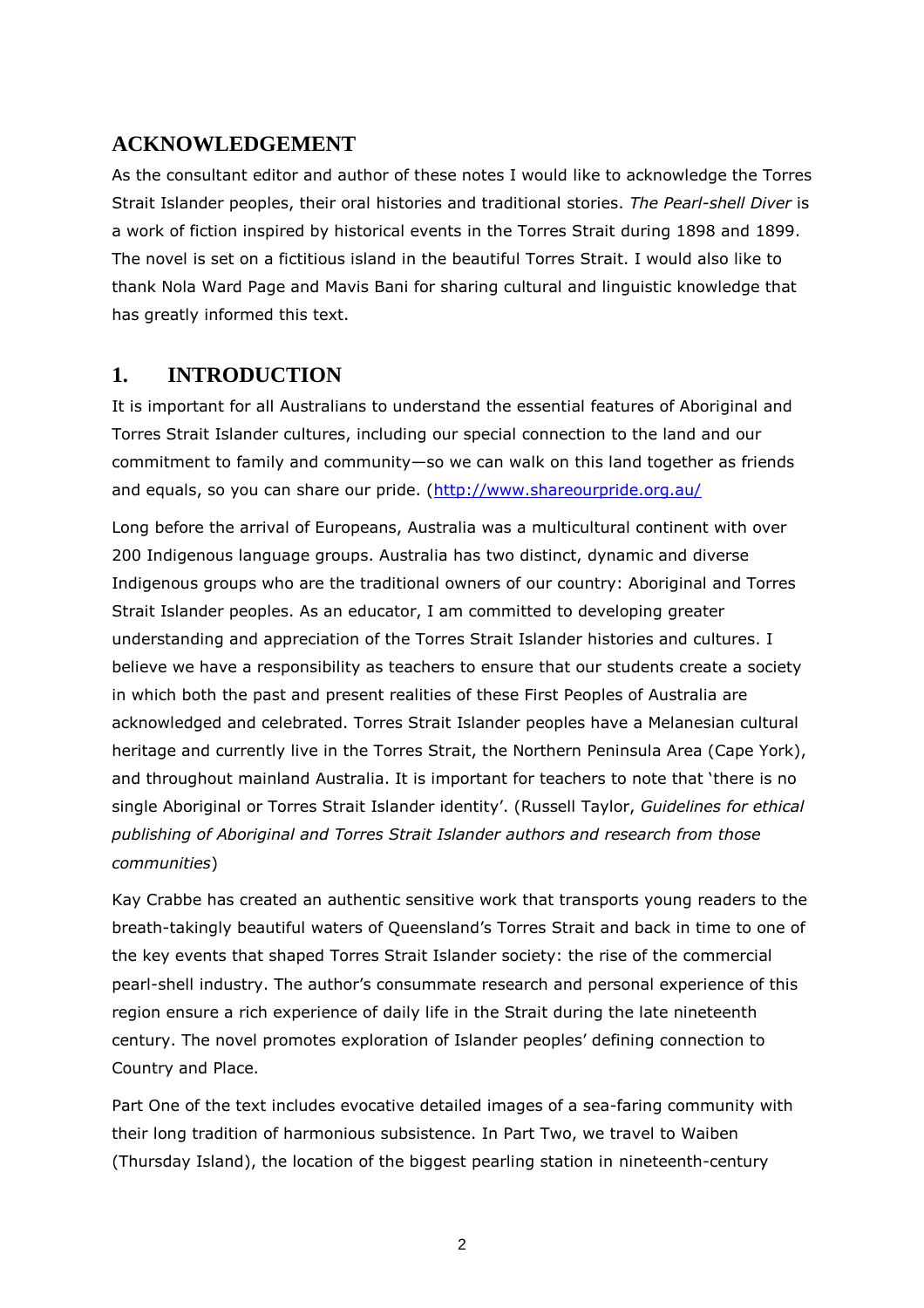Torres Strait. As Sario's adventure begins, the reader is caught up in the heightened tension and drama of Sario's quest to realise his dream and save his family against incredible odds.

Students will readily engage with this poignant character-driven novel as the inevitable 'winds of change' impact on one boy's island paradise. Sario's story, although fictitious, represents the experiences of many Torres Strait Islander boys who journeyed far from home aboard pearling luggers. The Islanders risked their lives as they harvested the pearl-shell for the world market that peaked during this period. Deceptively simple, this narrative, set against the politically charged backdrop of the White Australia Policy and Federation, gives an important snapshot of an unfamiliar period in Australia's history. Text themes include Torres Strait Islander history and cultures, connection to country and environmental sustainability, the pearl-shell industry, migration, Federation and the White Australia Policy, racism, courage and resilience.

#### **The following resources provide excellent background reading for teachers:**

*Aboriginal and Torres Strait Islander Studies Handbook 2010* published by the Queensland Studies Authority. Visit their website at: [https://www.qsa.qld.edu.au](https://www.qsa.qld.edu.au/) to download the Handbook pdf.

(This resource is particularly helpful for guiding discussions around Indigenous history and culture as it unpacks key concepts and gives the preferred and non-preferred terms.)

Go to<http://www.jarara.catholic.edu.au/resources> >Useful Links>Resources for schools to locate the 'Embedding Aboriginal and Torres Strait islander Perspectives in schools' – a very helpful guide.

For an excellent introduction on how to embed Indigenous perspective in our curriculum see:<http://www.multiculturalaustralia.edu.au/>

*Timeless Isle: An Illustrated History of Thursday Island* by Captain John C.H.Foley. (The Torres Strait Historical Society on Thursday Island published this reference.)

<http://shareourpride.reconciliation.org.au/sections/first-australians/>

The Queensland Curriculum & Assessment Authority has developed a range of materials to support the inclusion of Aboriginal and Torres Strait Islander perspectives into the school curriculum and can be viewed at:

[https://www.qcaa.qld.edu.au/k-12-policies/aboriginal-torres-strait-islander](https://www.qcaa.qld.edu.au/k-12-policies/aboriginal-torres-strait-islander-perspectives/support-materials)[perspectives/support-materials](https://www.qcaa.qld.edu.au/k-12-policies/aboriginal-torres-strait-islander-perspectives/support-materials)

*The Little Red Yellow Black Book: An Introduction to Indigenous Australia* by Bruce Pascoe with AIATSIS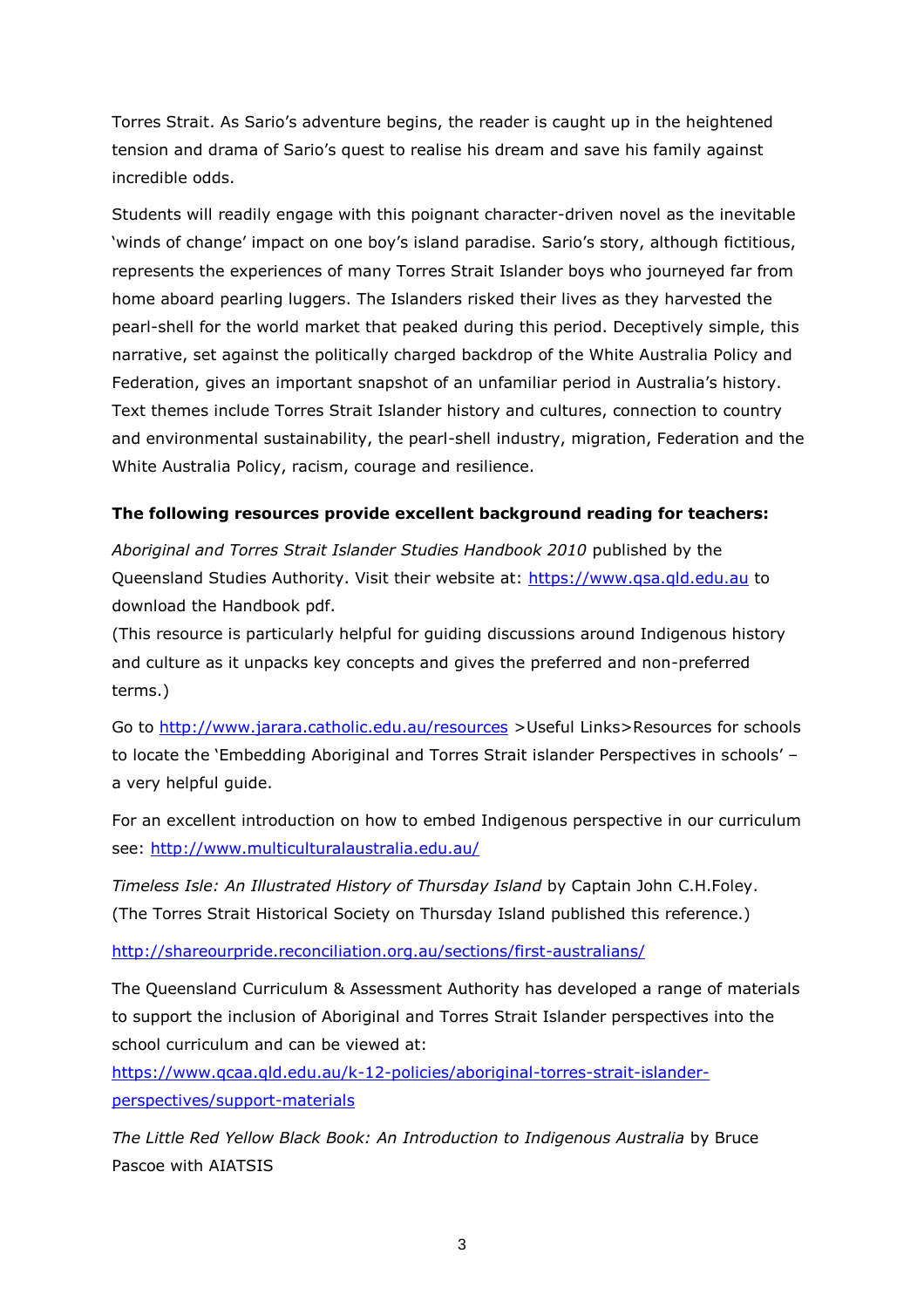## <span id="page-3-0"></span>**2. SUPPORTING THE AUSTRALIAN CURRICULUM V8**

These notes are designed for use with students in years  $4 - 7$  of the Australian Curriculum v8. Links are also included to relevant Learning Areas in the Victorian Curriculum that replaces AusVELS from the end of 2016. The notes primarily support the Cross-curriculum priority 'Aboriginal and Torres Strait Islander Histories and Cultures' and the English Learning area. Links to these areas accompany activities in these notes where appropriate.

Study of this text is also highly relevant for the Humanities and Social Sciences (HASS) Learning area that:

*… draws on students' growing experience of community and the wider world to develop their understanding of the world, its systems, and students' relationship to other people, places and systems, past and present.*

[\(http://www.australiancurriculum.edu.au/overview/3-6\)](http://www.australiancurriculum.edu.au/overview/3-6)

Section 2 is continued in **Appendix 1** which makes detailed connections with:

- Cross-curriculum Priorities
- Humanities and Social Sciences (HASS) years 4 -6
- History and Geography Year 7
- General Capabilities
- $\bullet$  Links to the Victorian Curriculum

Engaging with the suggested text activities below supports the Achievement standards for Year 7 History and Geography.

## <span id="page-3-1"></span>**3. SYNOPSIS**

## **A STORY OF ADVENTURE FROM THE TORRES STRAIT**

It is 1898 and thirteen-year-old Sario lives with his clan on an idyllic island in the Torres Strait. The Islanders harvest béche-de-mer and mother-of-pearl shells to trade for 'white man's' tools, food and money. But the clan is ageing and Apu, Sario's mother, and Leilani, his sister, are both suffering from diving-related ailments. Sario is the clan's most skilful swimming-diver but he is burdened by the need to raise enough shell to sustain his extended family. Times are changing as increasing numbers of European pearlers are combing the Strait, setting up shelling stations and indenturing young divers from Asia, the South Pacific and the Torres Strait.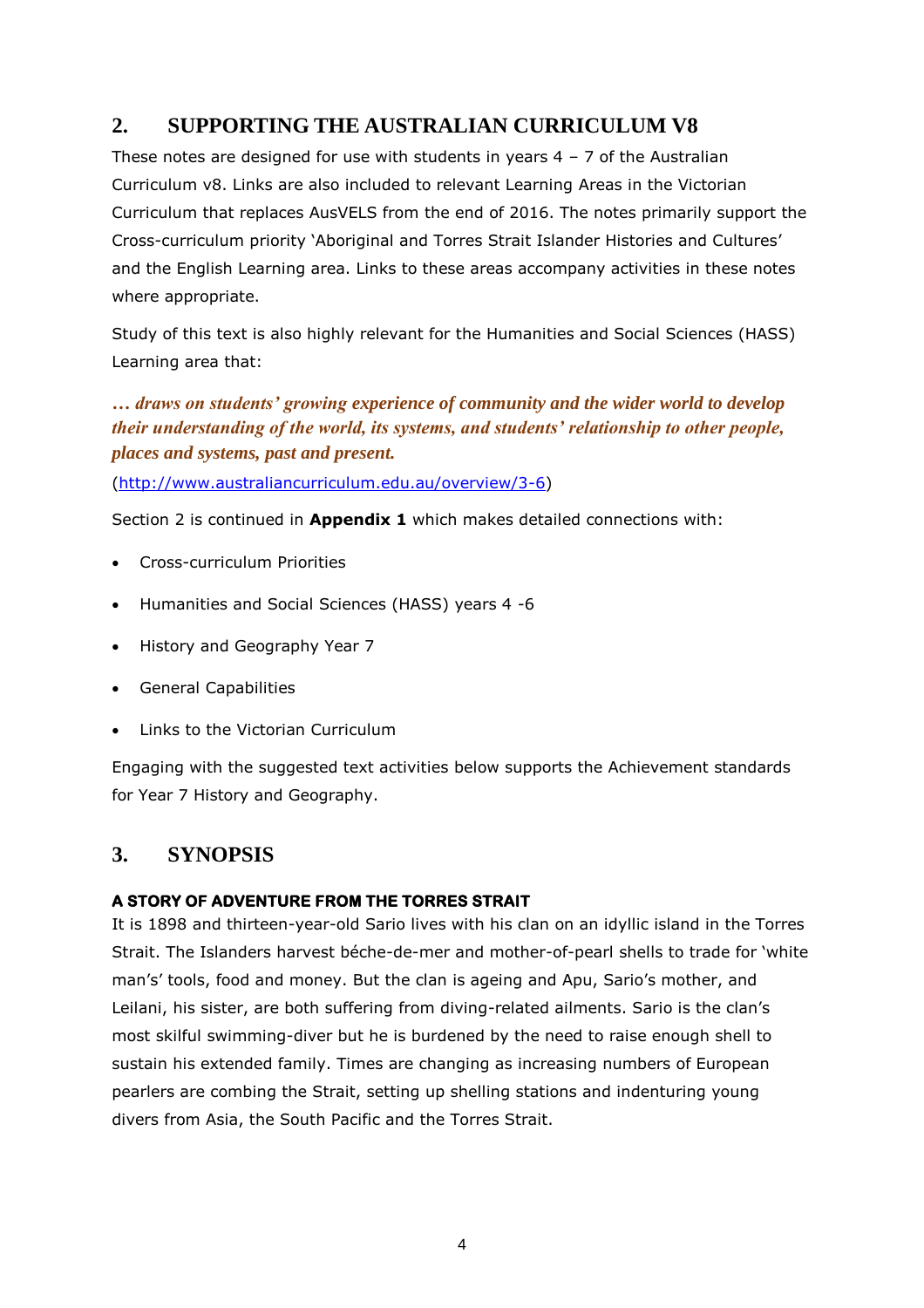One particular white trader who frequents Sario's island is determined to have Sario on his lugger. Sario's dream is to become a pump-diver<sup>1</sup> but he fears he may never return to his home if he goes with the 'ghost man'. The drama builds as the white trader corners Sario in the Post Office cave on Booby Island and threatens him at knifepoint.

Sario, consumed by fear and anger, decides to hide when the trader next returns to his island. When Apu's respiratory condition worsens and Leilani's healing balms no longer bring relief, Thaati, Sario's father, offers to go with the white trader in return for money to purchase medicine. Overcome by guilt and shame at his cowardice, Sario and Leilani accept the responsibility for taking Apu to Waiben (Thursday Island) to receive hospital care. The adolescents are consumed by fear and apprehension as they struggle to understand 'white-talk' and entrust Apu to the medical staff.

While Apu is treated, Sario and Leilani set up home in an old fishing shack. Leilani prepares a new garden to grow her medicinal herbs and Sario seeks work at the docks cleaning luggers during the dry time until finally he secures a place on a pearling lugger as a swimming-diver.

Sario's excitement is short lived as he finds himself contracted to the lazy drunken Greely, captain of the *Sea Devil*. Hiroshi, the Japanese pump-diver on board the *Sea Devil*, becomes Sario's enemy, bullying Sario at every turn and causing him to vehemently oppose the domination of Japanese divers and their preferred employment over Islanders. Fortunately, Sario does have friends on board: Wesley, an illegally recruited mainland Aborigine who desperately misses his mob and the 'rhythm of his land' and Lauro, a victim of the ruthless blackbirding practice.

Life is hard and dangerous but driven by his need to care for his family, Sario bravely faces his many challenges. However, when his friend Lauro is taken by a shark and his first pay packet is swindled, Sario is at breaking point. An unexpected turn of events sees Hiroshi drunk and incapacitated with decompression disease, enabling Sario to get his chance to pump-dive. The initial exhilaration of a dream realised gives way to incredible pain and fear, as the pressure of deep water, the circling of a monstrous shark and the snagging of Sario's air-pipe on coral, render the young diver almost lifeless.

Unable to continue pump-diving, Hiroshi apologises to Sario for his bad behaviour and explains the shame he will suffer if he is has to return to Japan. Our endearing compassionate protagonist reframes his perception of the Japanese diver, admiring his strong work ethic and resilience – so reminiscent of his own.

l

<sup>&</sup>lt;sup>1</sup> 'Pump diving' refers to underwater diving in a diving suit and helmet fitted with flexible pipes connected to a pump on the surface. Air is pumped down to the diver through these pipes.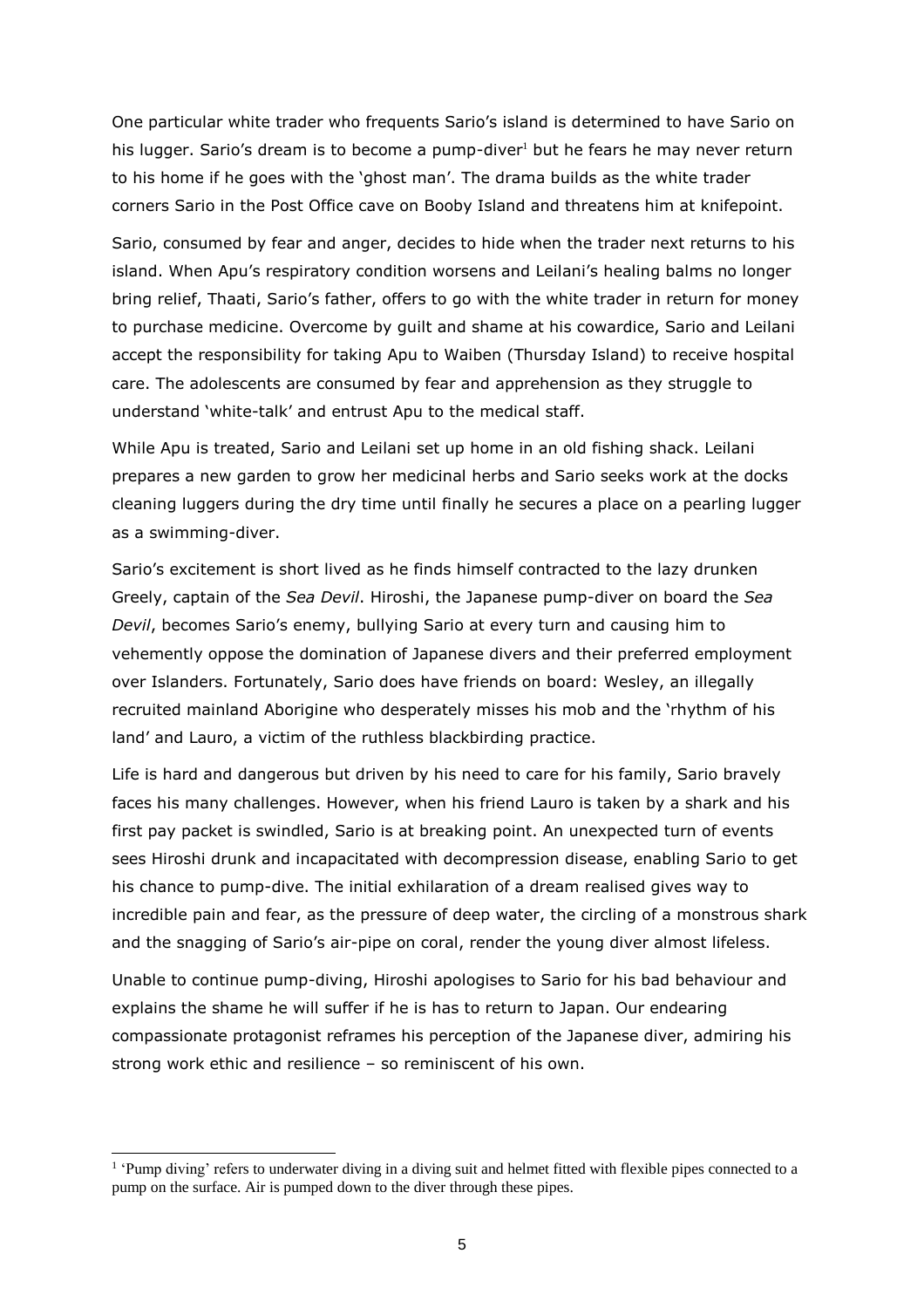Cyclone Mahini destroys the pearling fleet at Bathurst Bay. The *Sea Devil* crashes and plunges into the stormy seas, finally breaking up. The bleeding and broken Sario, Wesley and Hiroshi wash ashore at Bathurst Bay and find each other. Thankful to be alive and united by their love for home and family, the three friends begin to make new plans. Sario determines to return to his beloved island as soon as Apu is well enough to travel and, with the help of The Aboriginal Protection Fund, he will purchase a fishing lugger. Hiroshi will become a boat-builder – he may even build Sario's lugger! As for Sario's dear 'brudda' Wesley, he will return to his family on the mainland and as the friends separate, we do indeed know that they will be 'alright'.

## <span id="page-5-0"></span>**4. BEFORE READING: TUNING IN**

*The Pearl-shell Diver* can be studied as a class text and is perfect for a tuning-in resource for Inquiry units across a range of Learning areas. It is also extremely suitable for use in Literature circles. The Primary English Teaching Association of Australia (PETAA) provides a useful introduction to this reading strategy on the association's website: <http://www.petaa.edu.au/>

The primary focus of these teaching and learning activities is engagement with the English learning area with its three interrelated strands.

## <span id="page-5-1"></span>**4.1 Examining the Cover and Extra Text Features**

Kress & van Leeuwen refer to visual grammar as 'describing how the elements of a picture combine in different design to construct visual meaning'. See *Reading Images: The Grammar of Visual Design* by Gunther Kress and Theo van Leewin.

Invite students to examine and discuss the composition of the beautiful cover with its stunning composition of evocative images and make predictions:

- What kind of text is *The Pearl-shell Diver*: narrative, expository, biographical, historical?
- List the cover elements that suggest what this story will be about? Record predictions in a reading journal or on a class blog.
- List the various images and the messages they convey to the reader. Comment on the effectiveness of the combination of etchings and photograph. Is the artwork familiar?
- What emotions does the cover create? List your expectations for the reading experience. Is this a place or topic you are familiar with?
- What clues to the type of text are there in the blurb?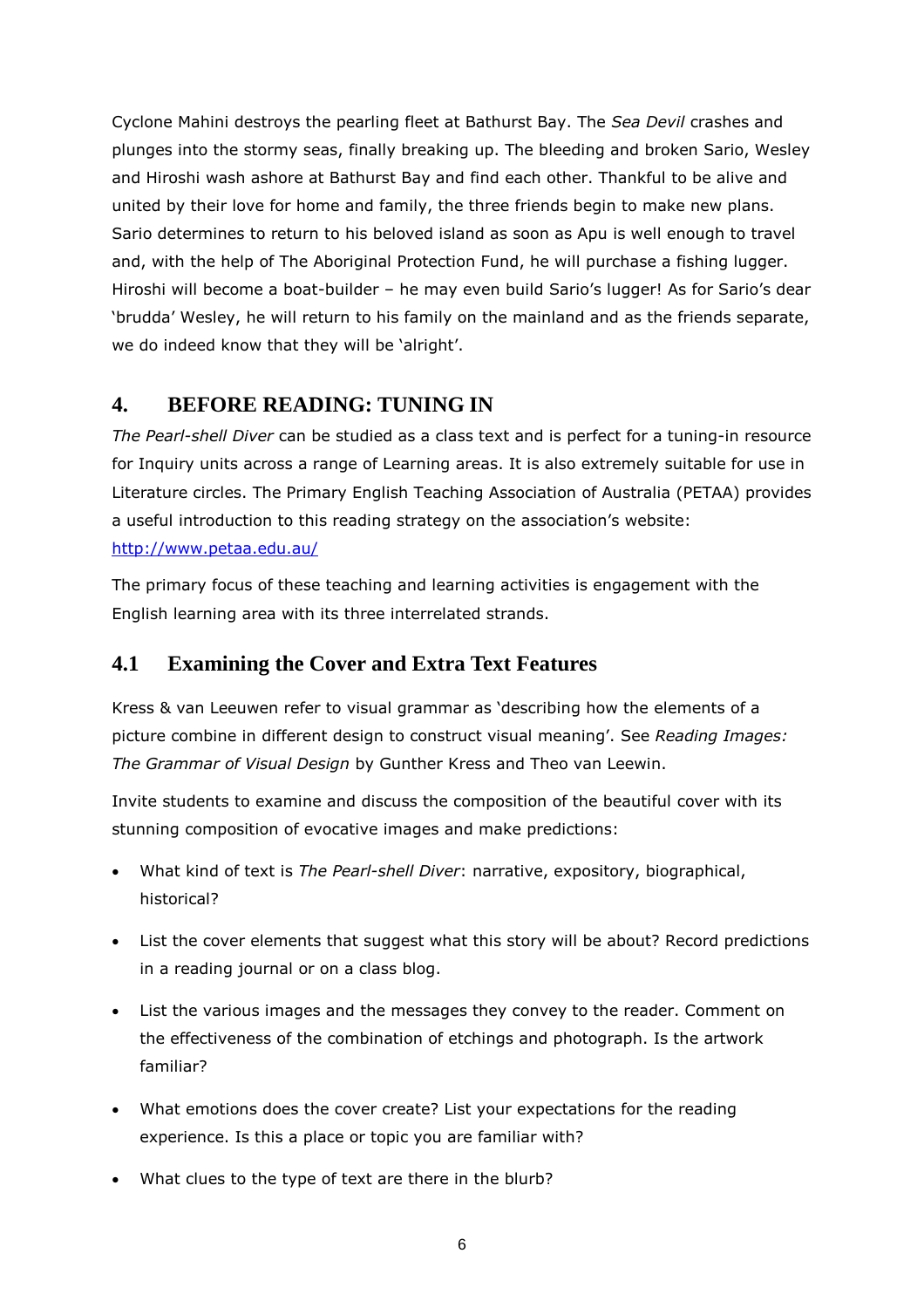*The Pearl-shell Diver* is an example of authentic historical fiction.

 Draw student's attention to the extra text features: Map, Timeline, and Author's note and Glossary. In recognition of the inseparability of language and culture the author has included words from the Mabuiag language as recorded by anthropologists in the western islands of Torres Strait in the late 1880s. Mabuiag words are explained within the novel but student's attention should be directed to the Glossary as a text feature.

## **4.2 Finding out about the Torres Strait**

The Torres Strait is part of the state of Queensland and lies between the tip of Australia's Cape York Peninsula and Papua New Guinea. Of the more than 100 islands in the Strait, seventeen are inhabited and two communities, Bamaaga and Seisia, located on the tip of Cape York, are also classified as part of the Torres Strait. Many students will be unfamiliar with this region and its peoples but do take time to ascertain students' prior knowledge and understanding particularly if you have students from this area in your school.

Using Google maps (or Google Earth on a tablet device) students can:

 Locate the Torres Strait and the five geographically and culturally distinct island groups identified by the communities: Western Islands, Northern Islands, Southern Islands, Central Islands and Eastern Islands

**Note:** there is variation in nomenclature of this region. The author of these notes has taken advice from a recognized Torres Strait Islander authority. Today traditional names are preferred to European names. Both have been included on the text map.

 Look at the terrain and satellite views, as each island group is geographically different.

The Torres Strait Regional Authority (TSRA) map can also be accessed at the Authority's website:<http://www.tsra.gov.au/>

## **4.2.1 Classroom/Library Display**

 Mount a large map of the Torres Strait and collect images to create a montage. Useful sites include: [http://www.nma.gov.au/exhibitions/lag\\_meta\\_aus](http://www.nma.gov.au/exhibitions/lag_meta_aus) <http://www.tsirc.qld.gov.au/our-region/gallery>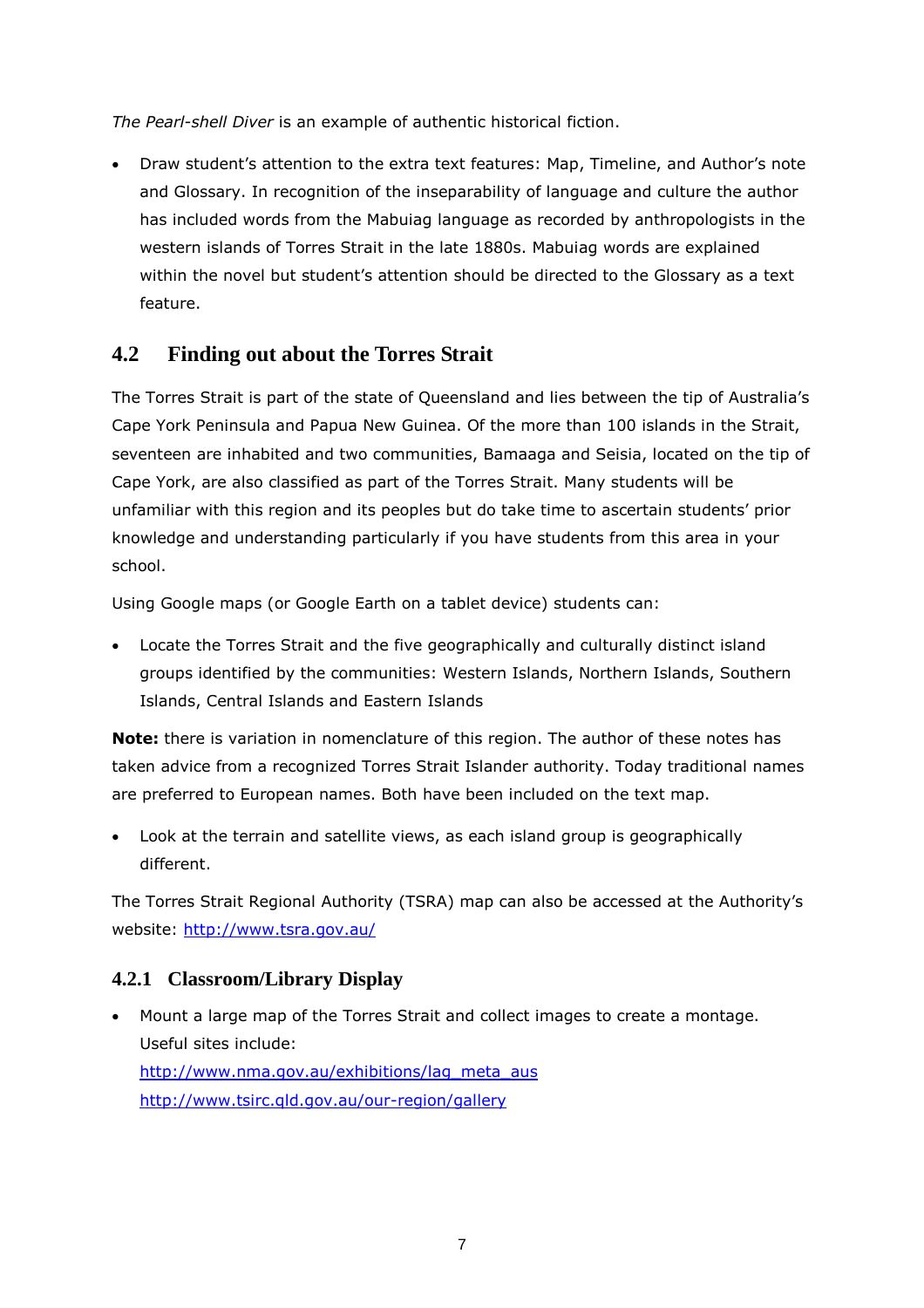The Gab Titui Cultural Centre located on Thursday Island is a helpful reference for information and images of the region – its culture and peoples: <http://www.gabtitui.com.au/>

 Students could create travel brochures or postcards using sites including: <http://www.lonelyplanet.com/>

**Note:** Teachers of Aboriginal and Torres Strait Islander students need to be mindful when searching for images from the Torres Strait that any names and images of deceased people may cause distress.

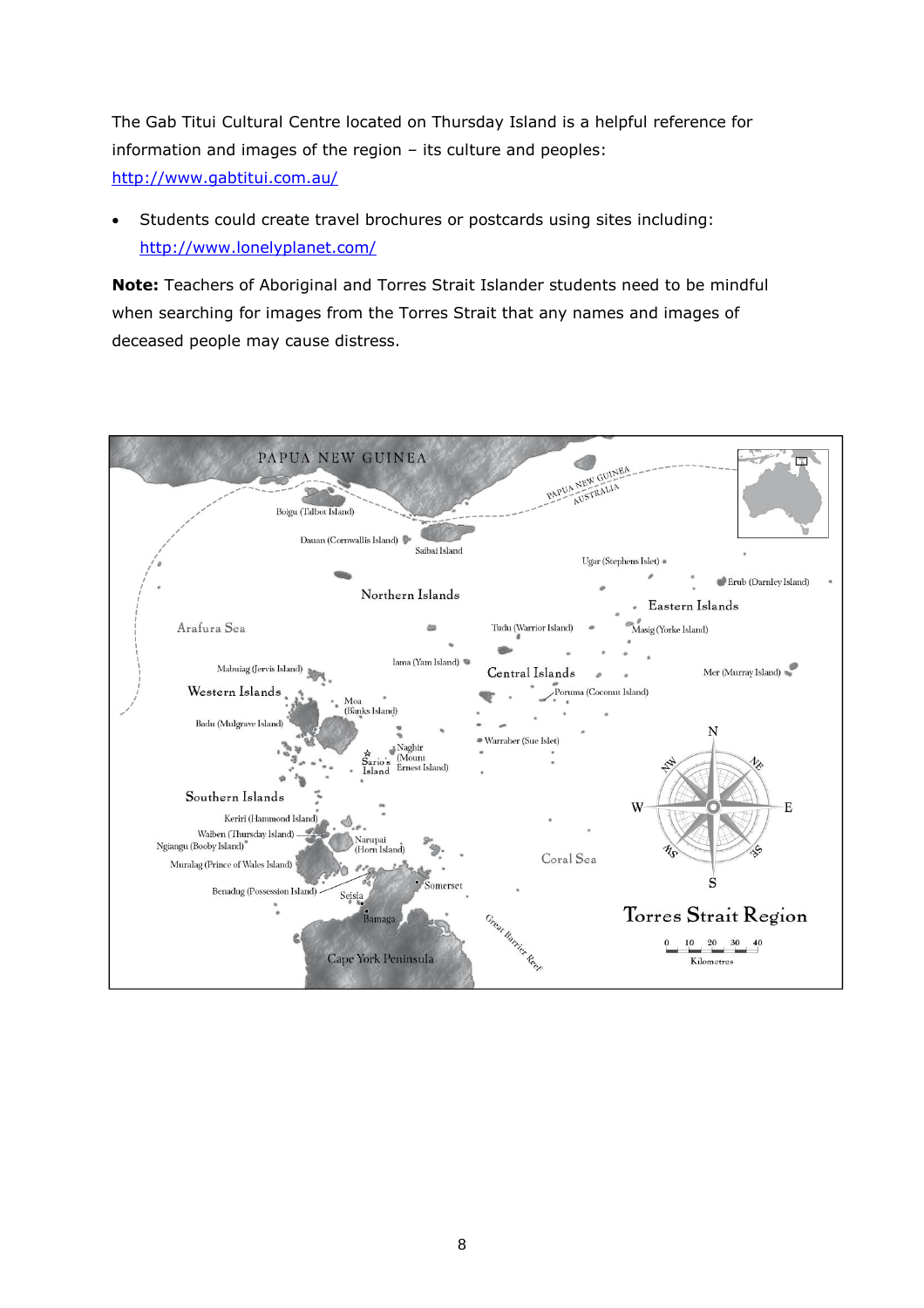## <span id="page-8-0"></span>**4.3 Inquiry Learning**

Text accessibility and engagement will be enhanced if students are given the opportunity to create age-appropriate inquiry questions and trails for group research into the key settings and concepts. Questions should focus on Torres Strait culture and its peoples, the historical period in which the story is set and the pearl-shell industry.

The following State Library of Victoria websites provide helpful advice for the development of effective research strategies:

<http://ergo.slv.vic.gov.au/learn-skills/research-skills> [http://slav.global2.vic.edu.au/2012/12/14/research-skills-searching-strategies/ -](http://slav.global2.vic.edu.au/2012/12/14/research-skills-searching-strategies/#.VsEiHSgm8sp) [.VsEiHSgm8sp](http://slav.global2.vic.edu.au/2012/12/14/research-skills-searching-strategies/#.VsEiHSgm8sp)

Students may like to use an 'I Search Chart' to organize their research. This chart is available at:<http://www.readwritethink.org/classroom-resources/>

## *Select, navigate and read texts for a range of purposes, applying appropriate text processing strategies and interpreting structural features, for example table of contents, glossary, chapters, headings and subheadings* **(ACELY1712)**

Students can conduct group research into various aspects of the Torres Strait with inquiry questions being adapted to suit the age and ability of students:

## **Note: Teaching aspects of "culture", namely traditional practices, spiritual and sacred knowledge, is the responsibility of Torres Strait Islander people only**.

## **4.3.1 Early history of the Torres Strait Islanders**

The traditional people of Torres Strait are of Melanesian origin and have lived on the islands for thousands of years. They are seafarers, agriculturalists and hunters who lived sustainably for thousands of years.

- Who explored and chartered the Torres Strait? Which islands are inhabited?
- The Torres Strait Islander peoples have always been sea-faring people. Describe their connection to land and sea and how it supported their communities and shaped their daily lives.

## View the National Museum of Australia website: [http://www.nma.gov.au/exhibitions/lag\\_meta\\_aus](http://www.nma.gov.au/exhibitions/lag_meta_aus)

*The Pearl-shell Diver* is set in the 1800s. Consider some of the key historical events of this period including the béche-de-mer industry, the arrival of the London Missionary Society and the annexation of the Torres Strait Islands to the colony of Queensland.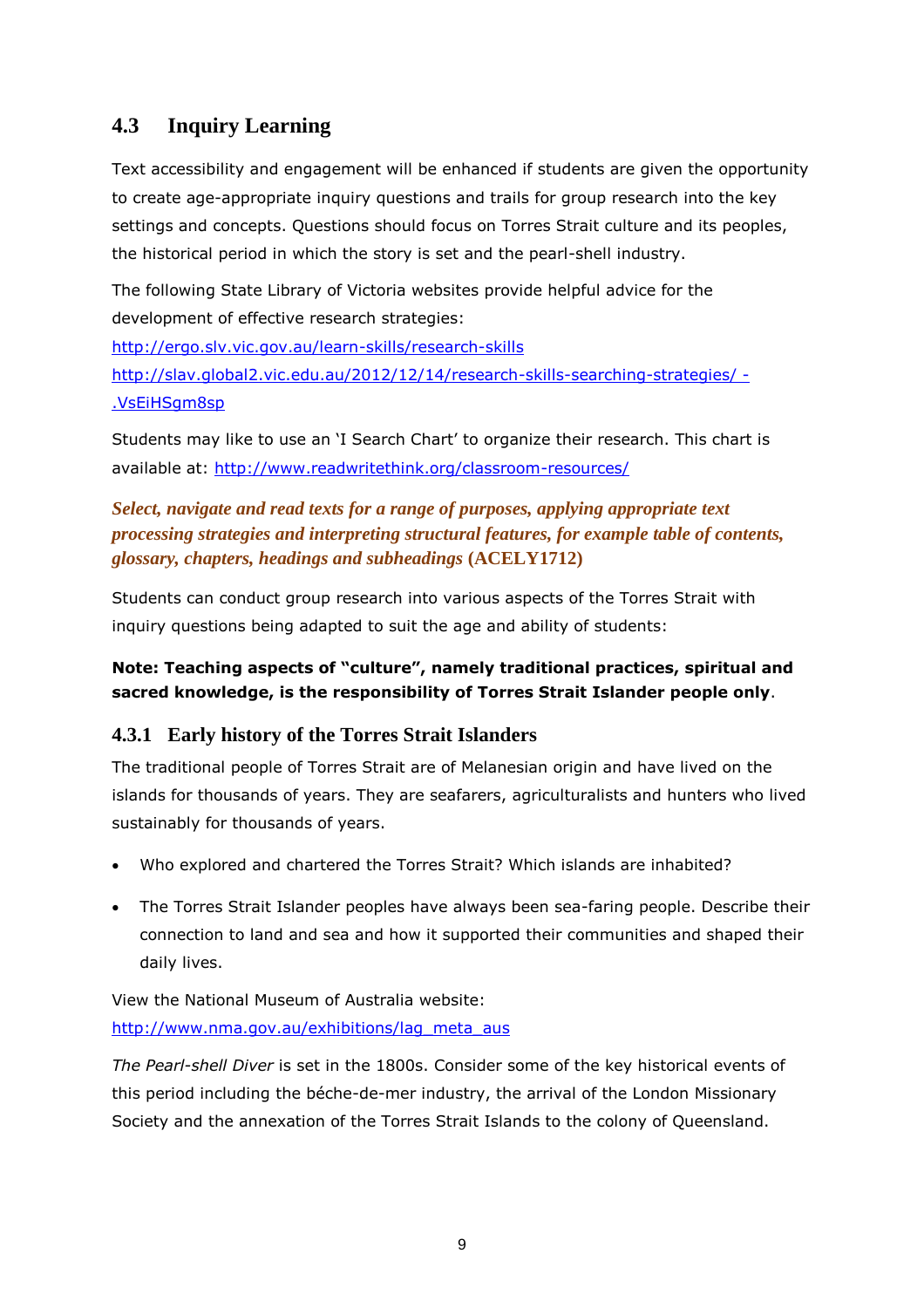What effects did these events have on the Torres Strait Islanders? View:<http://www.tsra.gov.au/the-torres-strait/general-history>

An excellent DVD is *The Culture of the Torres Strait* by Alan Kasom, Leftfield Productions, Cairns, 2012

Students could select an island and research its history. Go to the Queensland Government website and search for Community histories:<https://www.qld.gov.au/>

## **4.3.2 World View**

The terms 'The Dreaming' and 'Dreamings' have broadly come to mean the spirituality of Aboriginal peoples of Australia. The Dreaming pervades every aspect of Aboriginal culture and society. To confine what The Dreaming represents to religion in the Western sense diminishes its complexity. (Aboriginal and Torres Strait Islander Studies Handbook 2010 p.19)

The Torres Strait Islanders draw their spiritual beliefs and law from the stars of Tagai. Specific clans and families own the stories and through the stories the Islanders develop their world view and their identity.

Learn more about the Tagai stories at: <http://www.nfsa.gov.au/digitallearning/mabo/info/tagaiMyth.htm> <http://australianmuseum.net.au/indigenous-australia-spirituality>

## **4.3.3 Christianity and the Torres Strait**

Torres Strait Islander communities continue to celebrate the Coming of the Light Festival that commemorates the arrival of Christianity in the Strait.

 Research the London Missionary Society's influence in the Strait and the response of the Islanders to this religion.

Students may like to view a YouTube clip on the Coming of the Light Festival at: <https://www.youtube.com/watch?v=koOmJUUKlSs>

**Older students** may like to compare this experience with the introduction of Christianity into some mainland Aboriginal communities.

## **4.3.4 Waiben (Thursday Island)**

Waiben (Thursday Island), sometimes spelt as 'Waibene', is the administrative centre of the Torres Strait and a popular tourist destination. It has a fascinating history and is a key location in the text.

 Research the early days of the Thursday Island settlement, its maritime importance, construction of the Green Hill Fort and its multicultural population.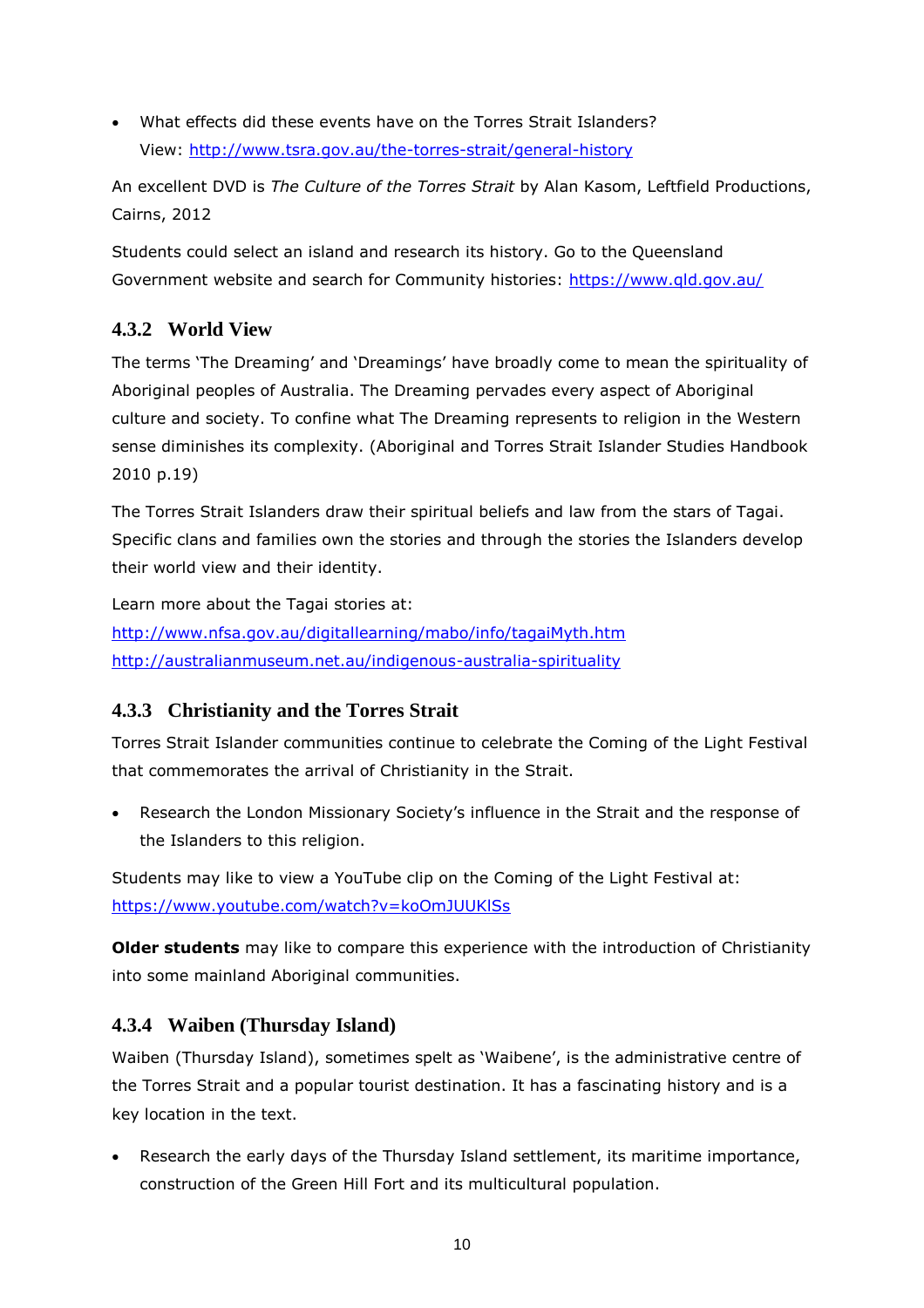Historical images can be viewed at: [http://www.nla.gov.au/research-guides/torres](http://www.nla.gov.au/research-guides/torres-strait-islands-collection/thursday-islands-group)[strait-islands-collection/thursday-islands-group](http://www.nla.gov.au/research-guides/torres-strait-islands-collection/thursday-islands-group)

## **4.3.5 Pearling in the Torres Strait**

Students can trace the rise of the pearl-shell industry in the Torres Strait using sites such as:

<http://www.qhatlas.com.au/content/pearling> <http://www.abc.net.au/local/photos/2013/10/22/3874583.htm> [http://www.australia.gov.au/about-australia/australian-story/australias-pearling](http://www.australia.gov.au/about-australia/australian-story/australias-pearling-industry)[industry](http://www.australia.gov.au/about-australia/australian-story/australias-pearling-industry)

Have a whole class viewing of the excellent DVD: *The Pearl Shell Divers* by Gary Kerr available from: [garry.k@westvic.com.au](file://///172.16.6.30/melbourneh/juliai/JI%20Teachers%20Notes/IN%20PROGRESS/Pearl-shell%20Diver/garry.k@westvic.com.au)

**Older students** may like to read extracts from the story of a Torres Strait pearl-shell diver: *Life B'long Ali Drummond: A Life in the Torres Strait* by Samantha Faulkner and Ali Drummond.

## **4.3.6 Torres Strait today**

Torres Strait Islander cultures have remained quite strong despite having to accommodate the many changes to their way of life since 1788. Many Islanders have maintained their connection to their land and traditions.

For a great overview of Waiben today view a locally produced DVD entitled: *Thursday Island Via Cape York*. The DVD is available from [http://www.peddellsferry.com.au](http://www.peddellsferry.com.au/)

View the YouTube clip which can be found at: <https://www.youtube.com/watch?v=0dhRlJ16zTk>

View current images of Thursday Island at: [http://ozoutback.com.au/Australia/ti/index.html -](http://ozoutback.com.au/Australia/ti/index.html%20-%20Pics) Pics

- Where do Torres Strait Islanders live today? See:<http://www.racismnoway.com.au/teaching-resources/factsheets/53.html>
- How have their clothes, housing and foods changed?
- Find out how the special connection to land and commitment to family and community has been retained by viewing and reading the following resources: <https://www.youtube.com/watch?v=0dhRlJ16zTk>

**Younger Students:** Read *Kaisiana's Journey to Torres Strait* by Albert Trish and *Kaurareg Mob* by the same author.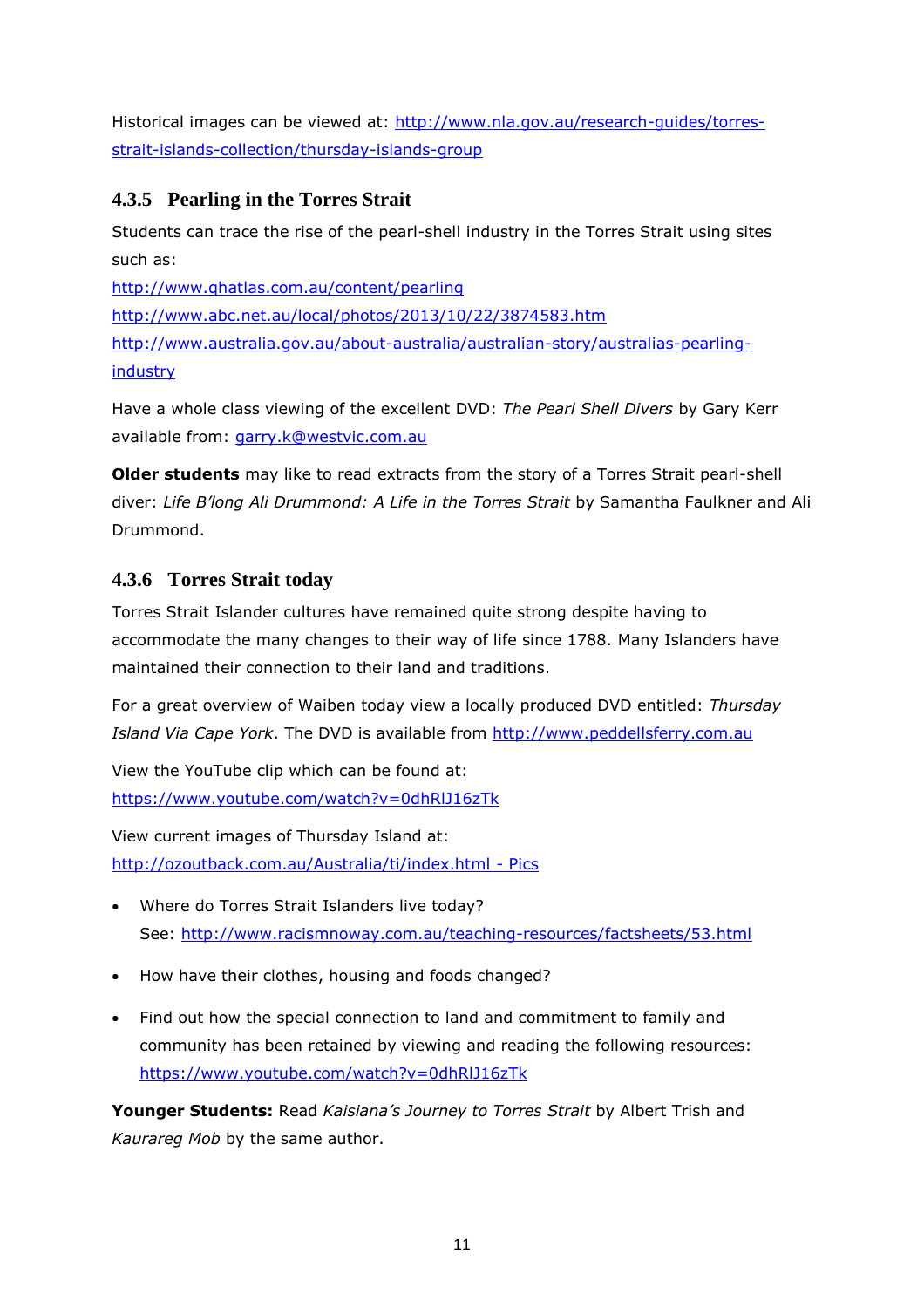What are the key ways in which your life is different to that of a child living in the Torres Strait?

## **4.3.7 The Torres Strait Island Flag**

Students can research the meaning of the various colours and images that feature on the flag: <http://www.tsra.gov.au/the-torres-strait/torres-strait-flag>

## **4.3.8 Education in the Torres Strait**

Tagai State College has 18 community-based campuses across through the Strait. Students can view the college website at:<https://tagaisc.eq.edu.au/Pages/default.aspx> and describe a typical school day for children at one of the Tagai campuses.

How is the curriculum different to your own experience?

## **4.3.9 Traditional Arts**

The Torres Strait Islanders have a long history of storytelling, crafts, games and dancing. Traditional dancing styles vary within each community and are performed at celebrations. Storytelling and music is shared from one generation to another. Useful sites include:

<http://nga.gov.au/collections/atsi/> <http://www.baduartcentre.com.au/>

A pearling lugger dance can be viewed at:

<https://www.youtube.com/watch?v=YTiJXs0lrLg>

**Younger students**: Read '*Keeping Strong Through Art*' by Trish Albert

Other research activities could include:

- View the work of famous Torres Strait **artists** Alick Tipoti <http://www.alicktipoti.com/ABOUT.4.0.html> and Segar Passi's digital story at <https://www.youtube.com/watch?v=nefCfJaNuLo>
- Visit the Gab Titui Cultural Centre website at<http://www.gabtitui.com.au/>
- Students can also find out about other Torres Strait Island artists such as Christine Anu and Seaman Dan. <http://musicofaculture-y7.weebly.com/torres-strait-islander-music.html>
- **Masks**: Torres Strait Islander people traditionally made masks from turtle shell and wood. Strict rules surrounded the making and use and ownership of such masks. Masks made today are not usually worn. Find out about the makers of the masks in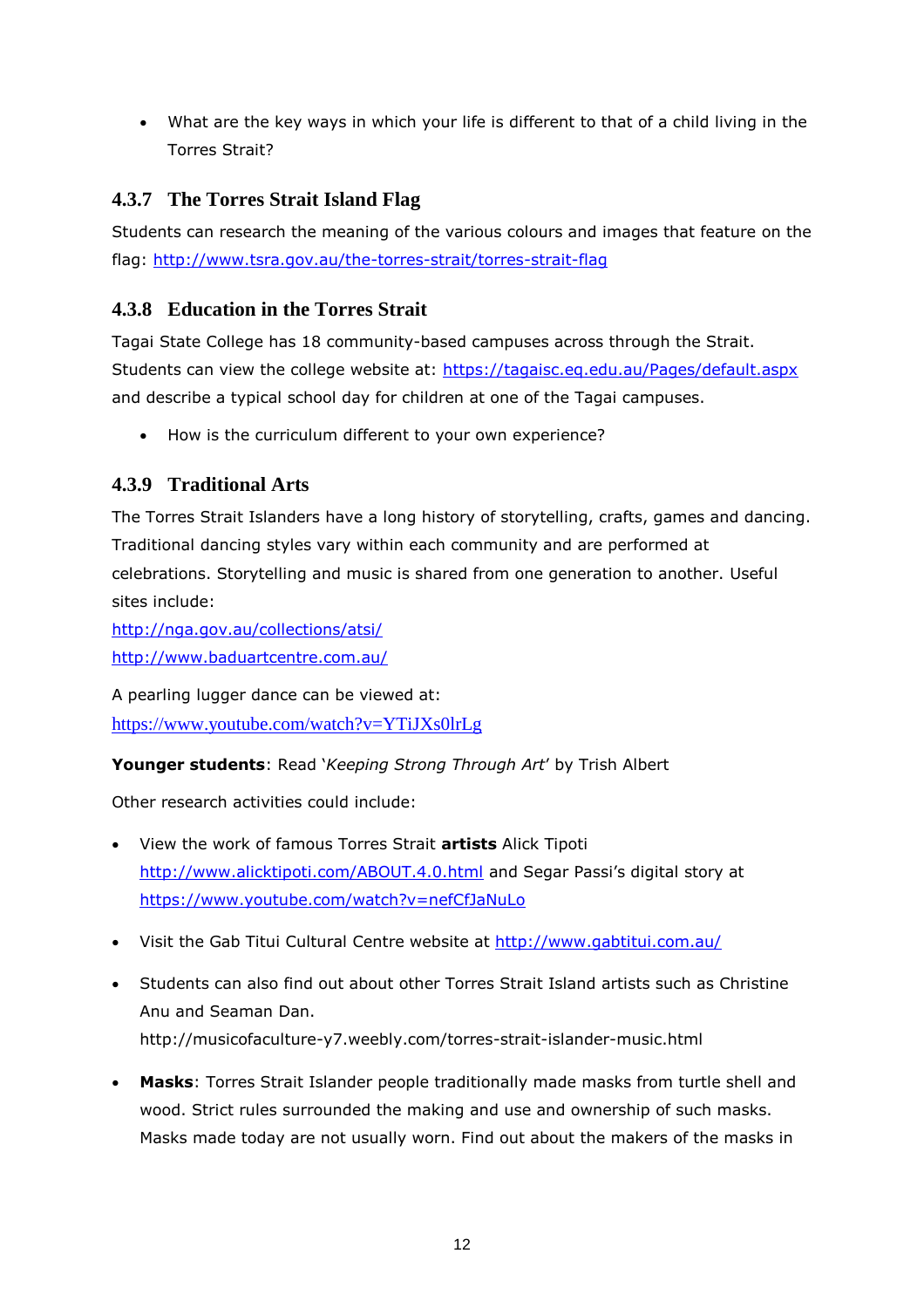the National Museum of Australia collection: [http://www.nma.gov.au/exhibitions/dhari\\_a\\_krar/home](http://www.nma.gov.au/exhibitions/dhari_a_krar/home)

- **Dhari headdress**: The dhari is a traditional headdress made of white feathers. It appears on the Torres Strait Islander flag and is still used today in dances and ceremonies.
- **Weaving**: Leilani and the women in her clan make the shade mats for the canoe and baskets from island materials such as pandanus and banana leaves. Search the following website for simple craft activities:<http://www.snaicc.org.au/>
- Food in the Torres Strait. What are some of the traditional foods that are still important in Torres Strait Islander culture? Are food preparation methods the same? Recipes can be viewed at:<http://ck.slq.qld.gov.au/theme/strait-home/cook/ssk>
- The Traditional Torres Strait Islander Cookbook by Ron Edwards can be sourced from:<https://ramsskullpress.com/traditional-torres-strait-island-cookbook-update/>

## **4.3.10 Presenting research findings**

Students can create a range of presentations and text styles to present their research findings using both receptive and productive modes.

*Use interaction skills, varying conventions of spoken interactions such as voice volume, tone, pitch and pace, according to group size, formality of interaction and needs and expertise of the audience* **(ACELY1816)**

*Plan, draft and publish imaginative, informative and persuasive texts containing key information and supporting details for a widening range of audiences, demonstrating increasing control over text structures and language features* **(ACELY1694)**

- PowerPoint, Keynote or Prezi [\(http://prezi.com\)](http://prezi.com/) can be used to create visual texts to share research with a group or class.
- Padlet lets students create walls collating links, text and pictures: [http://slav.global2.vic.edu.au/2013/03/26/a-favourite-gets-even-better](http://slav.global2.vic.edu.au/2013/03/26/a-favourite-gets-even-better-padlet/%23.UuOcp2R9Jjd)[padlet/#.UuOcp2R9Jjd](http://slav.global2.vic.edu.au/2013/03/26/a-favourite-gets-even-better-padlet/%23.UuOcp2R9Jjd)
- Scoop.it! is a fun content curation platform that helps students both collect information on their research topic and create an online magazine. <http://www.scoop.it/t/what-is-scoop-it>
- Glogster poster:<http://edu.glogster.com/what-is-glogster-edu>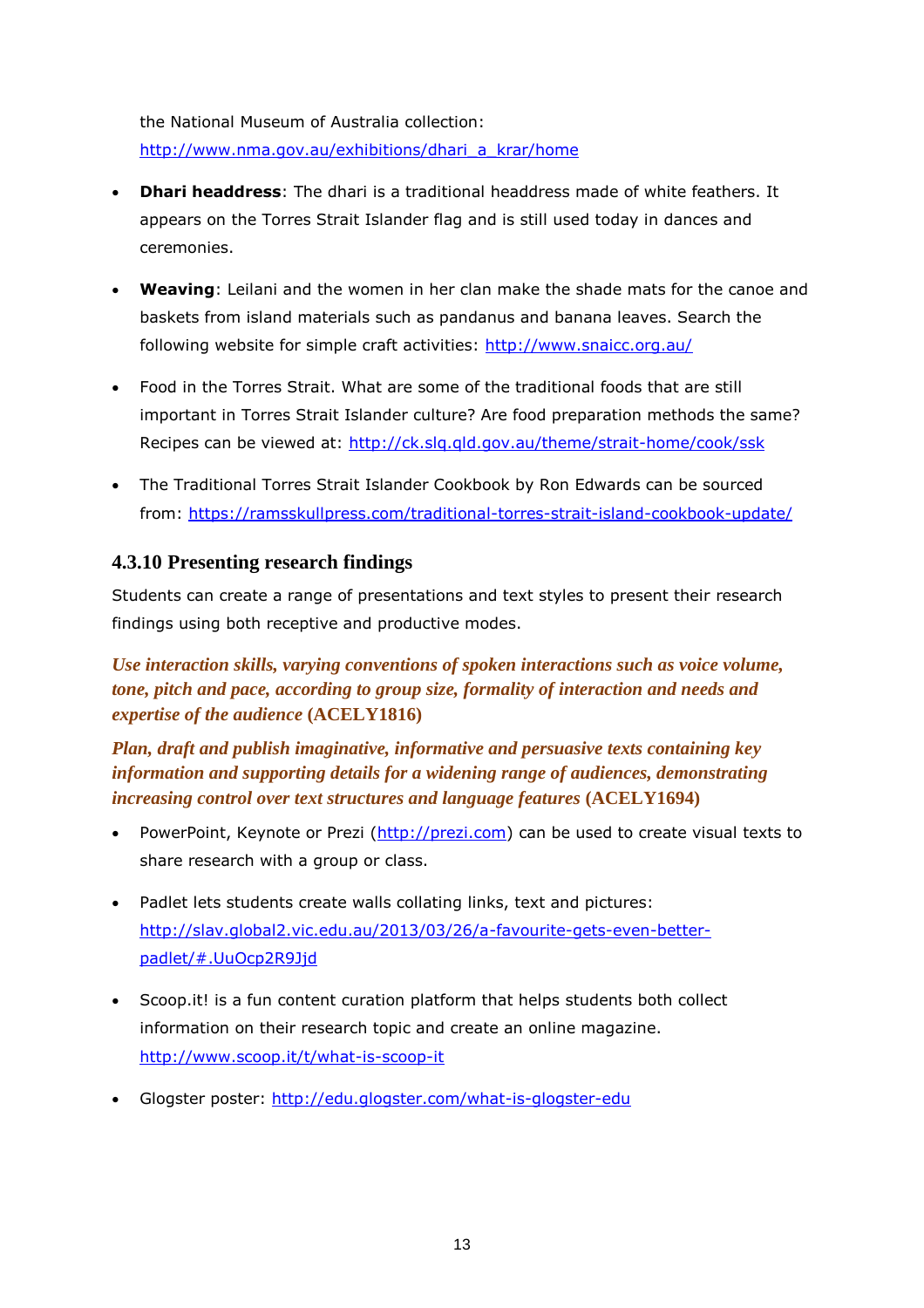## <span id="page-13-0"></span>**5. LITERATURE**

## **Strategies to enhance reading of the text include:**

- Creating written or digital journals, reader's notebooks, video diaries or a class blog that records student reflections and comments
- Creating cumulative story maps: **Younger students** can combine text and visual features
- 'Stop and Think Aloud' and 'Responding to Questions': Students read a text extract, write down personal thoughts and questions to answer and then respond to their questions using text evidence
- Making connections: Give students frequent opportunities to make connections between the characters in *The Pearl-shell Diver* and their own lives (text-to-self), a comparison text (text-to-text) and current world events and issues (text-to-world)

## <span id="page-13-1"></span>**5.1 Literature and Context**

*Identify aspects of literary texts that convey details or information about particular social, cultural and historical contexts* **(ACELT1608)**

*Make connections between students' own experiences and those of characters and events represented in texts drawn from different historical, social and cultural contexts*  **(ACELT1613)**

## **Elaborations:**

**recognising the influence our different historical, social and cultural experiences may have on the meaning we make from the text and the attitudes we may develop towards characters, actions and events**

## **5.1.2 Getting started: Reading the first chapter**

From the very first page, readers are transported to Sario's island paradise. As we journey with Sario and his clan we realize we are in a very unique part of the world that is strange and enticing.

- What are your initial feelings about the story? What questions do you have? What is the mood of the first chapter?
- Discuss: What images suggest location and culture? Create a Y-chart graphic organiser: Looks like, feels like, sounds like. A BLM template is available at: [http://www.globaleducation.edu.au/resources-gallery/resource-gallery](http://www.globaleducation.edu.au/resources-gallery/resource-gallery-templates.html)[templates.html](http://www.globaleducation.edu.au/resources-gallery/resource-gallery-templates.html)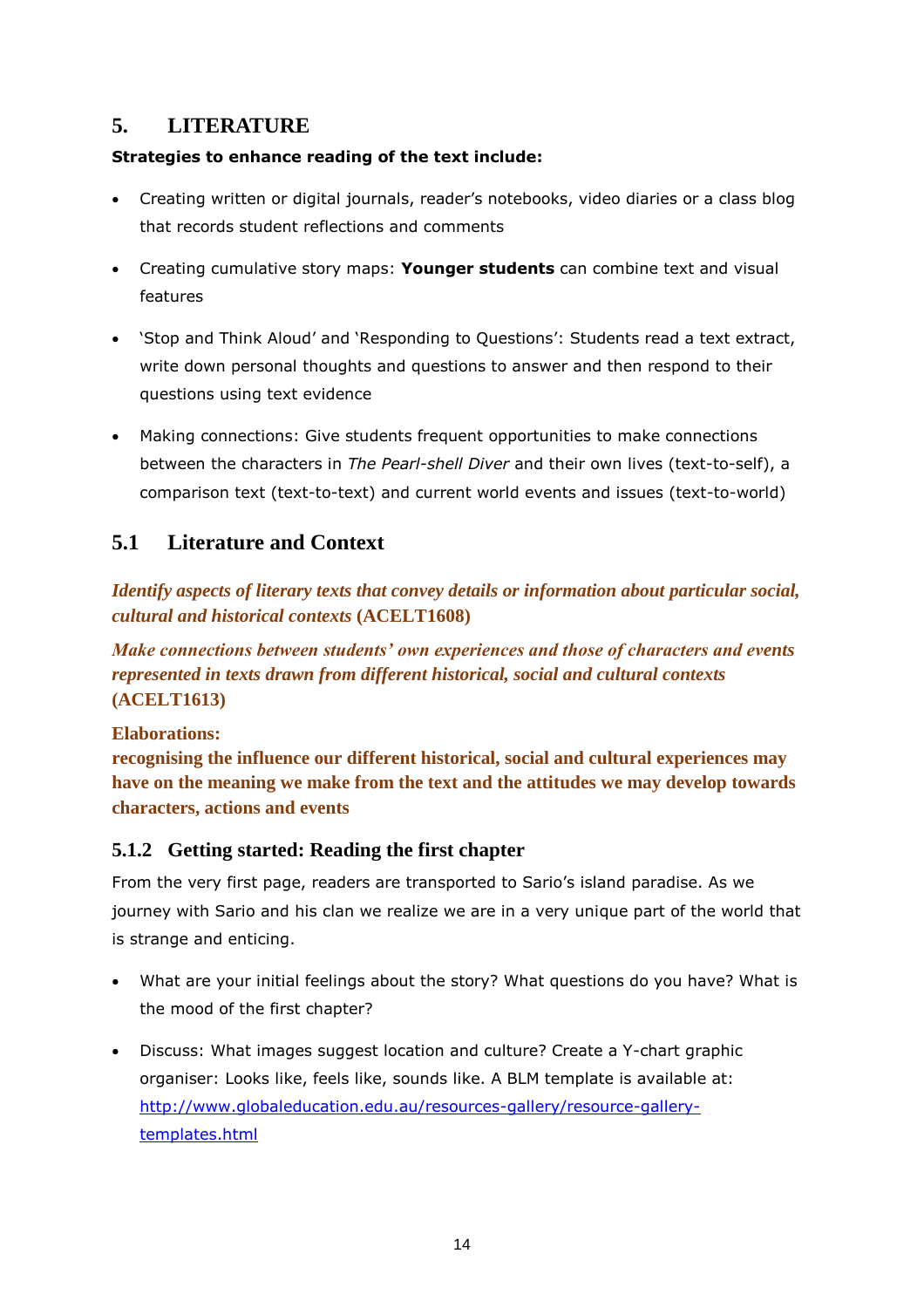- Invite students to list words and phrases in Chapter One that indicate setting and culture
- Students can write down their plot predictions after reading the first chapter. Students put their predictions in a sealed envelope and open when the text is read.

## <span id="page-14-0"></span>**5.2 Responding to the text**

*Clarify understanding of content as it unfolds in formal and informal situations, connecting ideas to students' own experiences and present and justify a point of view*  **(ACELY1699)**

## **5.2.1 Brief Chapter Summary and Suggested Discussion Points**

The following chapter breakdown and list of questions could be used to initiate teacher/student-led discussions:

## **PART ONE 1898**

#### **Chapters One and Two**

These chapters introduce Sario's island home, his family, his dream of pump-diving and his fear of the white trader.

*'Sario is hoping their next boat is a pearling lugger with tall masts and canvas sails. If the clan had their own lugger, their lives could stay the same. No one would need to leave the island and work for white men.'* (p. 6)

#### **Discussion**

- How is Sario's life changing? What is his greatest fear?
- Why do you think Sario feels responsible for his clan's welfare and survival?

#### **Chapters Three and Four**

The clan prepares the sea harvest for trade and the white trader wants to take Sario. Thaati and the elders regretfully decide that Sario must go with the white trader to earn money for the clan.

*'If he [Sario] goes with the white man he'll earn money and help his clan. He'll get the machete. He'll sail in a lugger and learn to pump-dive. But how can he trust the white man? Would the trader pay up? Send the money to the clan? Bring him back to see his family?'* (p. 31)

#### **Discussion**

 Sario wrestles with his father's decision to send him away. What do you think Sario should do? Why?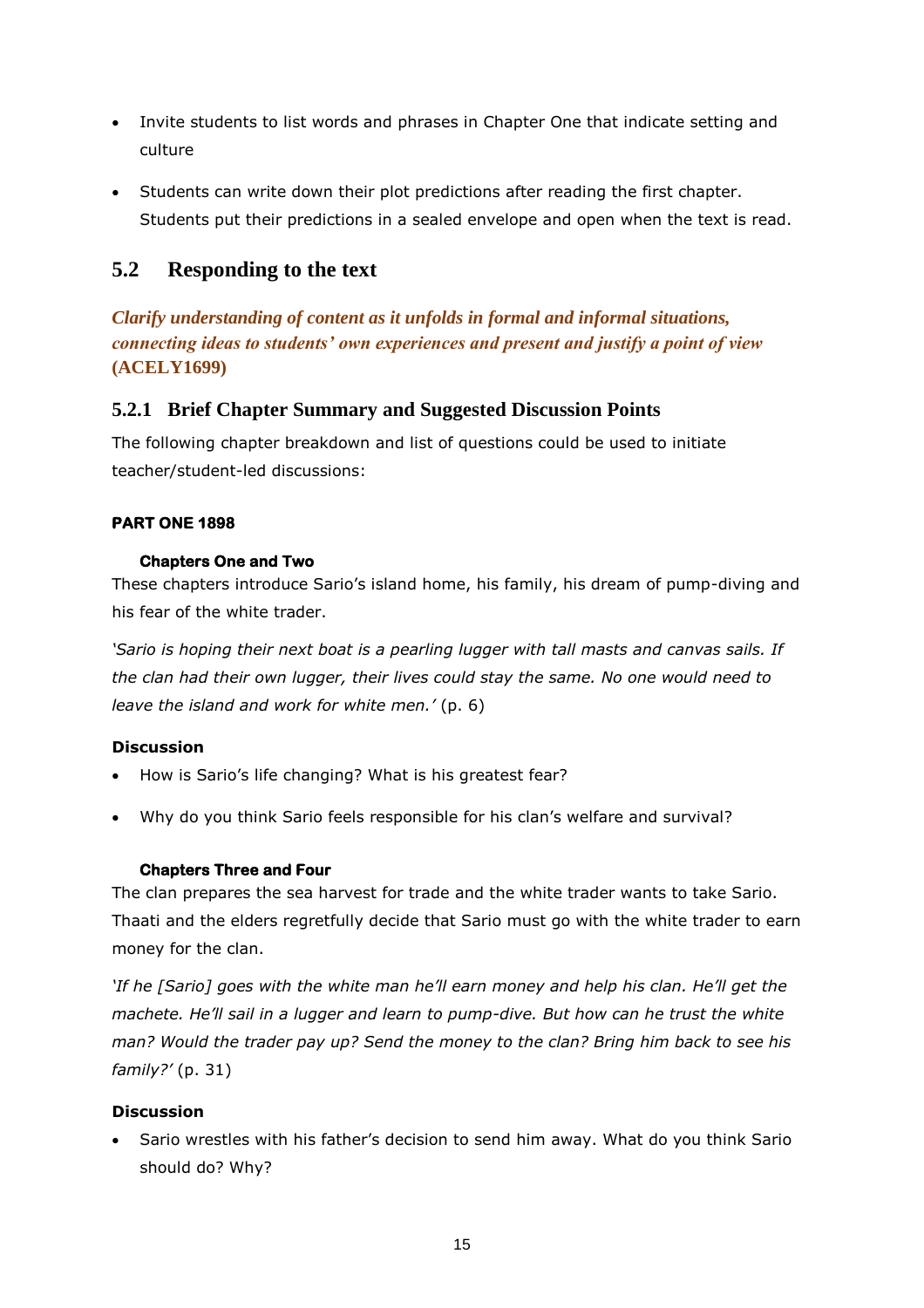#### **Chapter Five**

The clan hunt, gather and prepare the feast for the Coming of the Light festival.

'*Missionaries brought law and order and offered protection. They taught us about the world and we saw the light.*' (p. 38)

#### **Discussion**

 In what ways were the Islanders 'in the dark'? What was Thaati's perspective on the arrival of Christianity?

#### **Chapters Six and Seven**

The brumbies arrive on Sario's island and Sario meets a kind sailor. Sario's clan undertakes a long sea voyage in search of shell. Drama builds as the white trader corners Sario in the Post Office cave on bird (Booby) Island. The arrival of some mainland Aborigines enables Sario to escape and soon he is saving Leilani from a shark that encircles the swimming-divers.

*The trader pounces. 'You're coming with me now.' He slams Sario against the wall. 'You're not wasting any more of my time, boy'.* (p.52)

#### **Discussion**

- The white trader abuses Sario. Describe how the author has conveyed the dramatic scene in the cave.
- What feelings do her choice of words engender in the reader? Is there hope for Sario? Why or why not?

#### **Chapter Eight**

Sario tells Thaati about the cave attack and detests his own cowardice. Esike and Sario dive the shipwreck, only to be yet again confronted by the white trader. Apu's respiratory illness worsens and when the white trader returns to the island, Sario hides. Thaati is taken by the white trader in exchange for money to buy Apu's medicine.

#### **Discussion**

This is a significant turning point in the narrative.

 Why is Thaati so afraid of offending the white trader? Describe how Sario begins to rise above his fear while he is in hiding. How does this event signal a dramatic shift in the story?

#### **Chapters Nine and Ten**

Sario berates himself and is consumed by worry for his mother's worsening condition. Sario and Esike hail a steamer and Leilani and Sario accompany Apu to Waiben to seek help from 'the white healer'.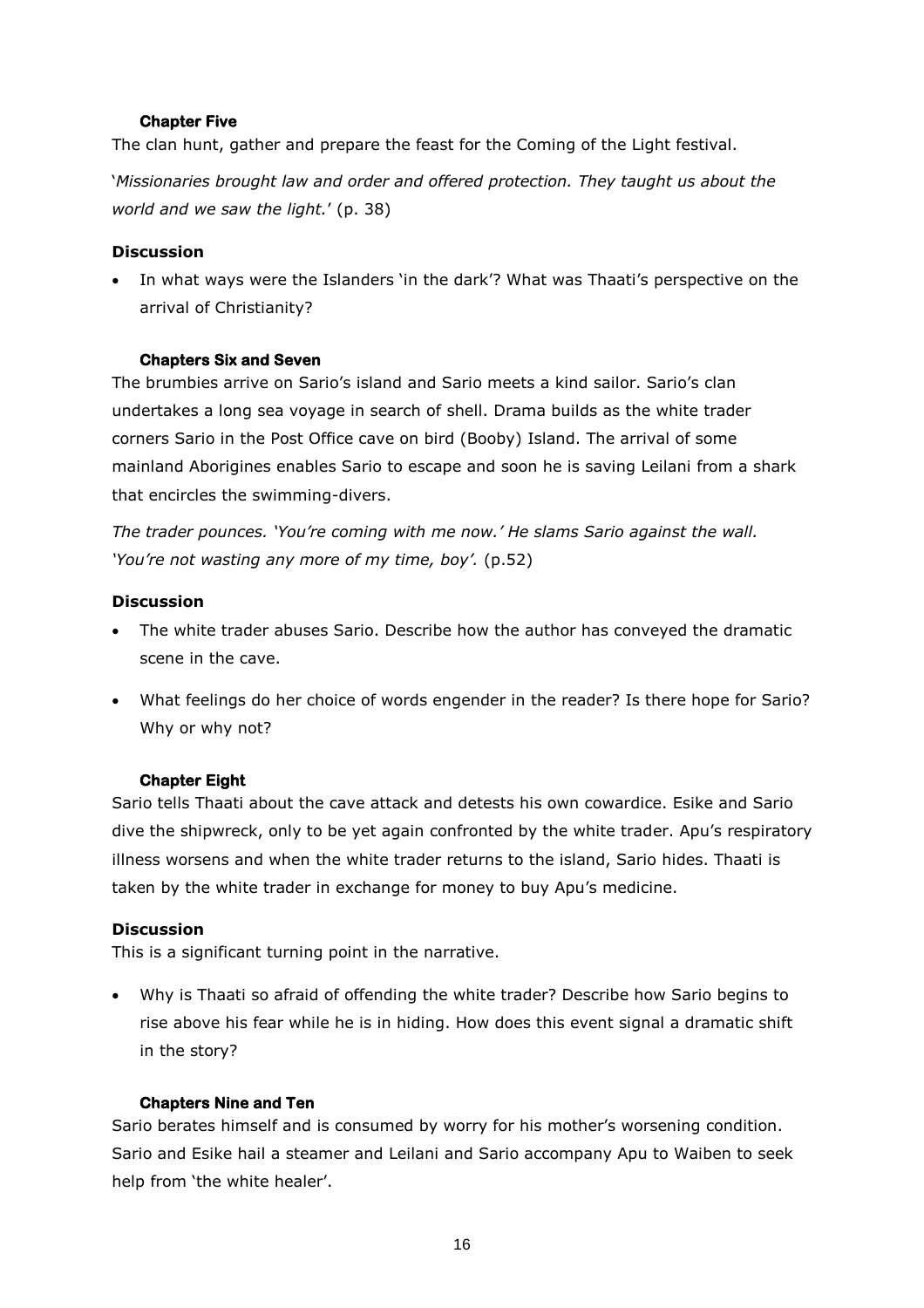*'He's on his own, responsible for his sick mother and deaf sister … and no Thaati or uncles to help him! He rushes to the railing and heaves his guts over the side.'* (p. 73)

#### **Discussion**

 List the reasons why Sario is so distressed. Do you think he is up to the task ahead of him? Justify your response with reference to the character-building in the early chapters.

#### **Chapters Eleven and Twelve**

In the dramatic concluding chapters of Part One, Sario and Leilani arrive at Waiben and Apu is admitted to the hospital. Accommodation is found and Sario starts working on the docks. Sario struggles with this new reality and wonders how he will ever earn enough money to care for his family in this strange and intimidating place.

#### **Discussion**

 Compare and contrast the ways in which Leilani and Sario adjust to their new lives on Waiben. The author gives us some early glimpses of the pearl-shell industry. Who are the key players? Predict what will happen in the opening chapter of Part Two.

#### **PART TWO 1899**

#### **Chapter Thirteen**

Chapter Thirteen opens with the expectation of work on a pearling-lugger for Sario, the discharge of Apu from Waiben hospital and Leilani creating her gardens and building her healing business. Sario's hopes are soon dashed when Hiroshi, a Japanese pump-diver, attacks him. We also meet Lauro and Wesley who befriend Sario and the reader begins to understand more about the treatment of Indigenous crewmen and the influence of the Japanese during this period.

*'The Japee's a bully for certain, and he wants to demonstrate his power for some reason. He's important, he's a pump-diver. He has the top job. But importance won't save him down in the deep. 'Danger is always lurking,' Sario mutters.* (p. 95)

#### **Discussion**

- Consider this quote from the text and discuss with a partner what this reveals about Sario and how he might deal with this new challenge.
- How strong is Sario's desire to 'walk the sea-floor in a diving suit'? Sario learns a lot of new information in this chapter. What perspectives are the most important for him do you think? Explain Wesley's very different perspective on working in the pearling industry.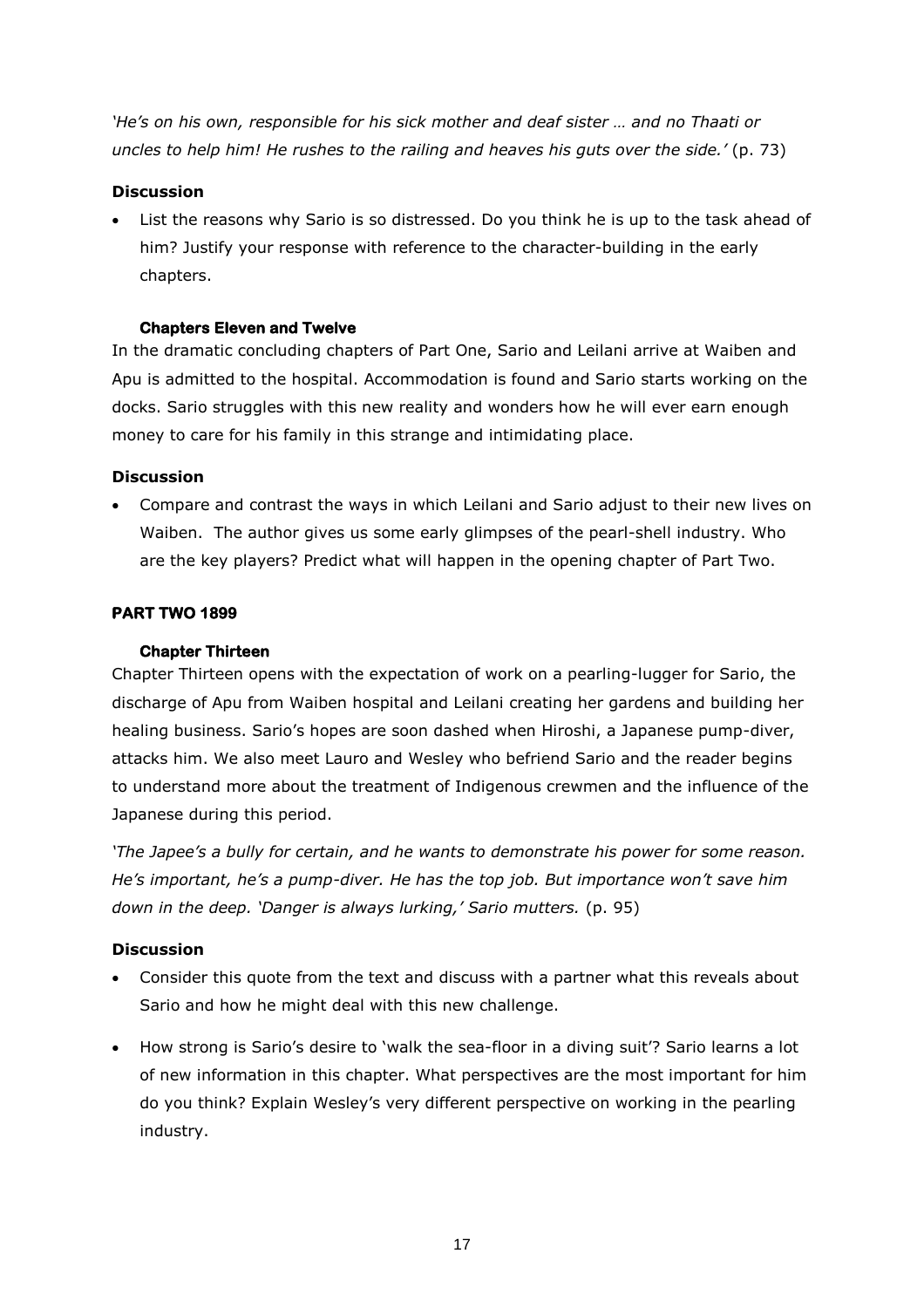#### **Chapters Fourteen, Fifteen and Sixteen**

Leilani tends Sario's wounds and Sario, Lauro and Wesley sign on to Captain Greely's lugger the *Sea Devil.* Hiroshi bullies Sario again. The *Sea Devil* sets sail and Sario is finally on his way to fulfilling his dream. Wesley provides the reader with insight into the cruel recruitment of mainland Aborigines.

#### **Discussion**

 What are your first impressions of Captain Greely? What does the term 'company rice' mean? Why does Hiroshi bully and attack Sario?

#### **Chapters Seventeen, Eighteen and Nineteen**

Sario swim-dives with his companions under Hiroshi's watch. Hiroshi forces Sario to keep diving till he blacks out. The Kanaka explains to Sario why Hiroshi is treating him so badly and why he cannot return to his home in Japan.

*'Hiroshi can't go home. He's indentured labour,' the Kanaka says. 'His passage was paid with borrowed money. Now he has to work and pay back his debt in Japan.'*

*'I'm not stopping him earning money. Why does he pick on me?'*(p.126)

#### **Discussion**

 At this point in the novel, which character has your sympathy – Sario or Hiroshi? Why? What is 'indentured labour'?

#### **Chapters Twenty, Twenty-One and Twenty-Two**

In these dramatic and heart-rending chapters we witness the death of Lauro, more disappointment for Sario as he is cheated of his pay, and Apu's continuing ill-health. A conversation with an Indian pearl trader who is interested in buying Sario's pearl provides some respite from his misery. The pearlers debate the implications of the impending White Australia policy for their industry. Greely and Hiroshi arrive drunk at the docks for the journey to the Darnley Deeps. Sario fears Leilani may have been involved.

*'The others agree. 'We support a white Australia, of course we do,' one skipper says. 'But pearl-shelling is undesirable work – white men can't be expected to do it. …Diving is difficult and dangerous*.' (p. 150)

#### **Discussion**

- With a partner, list the arguments presented by the inspectors and the pearlers around this contentious issue. What is your own opinion?
- Why does Sario think Leilani may have been involved with Greely and Hiroshi?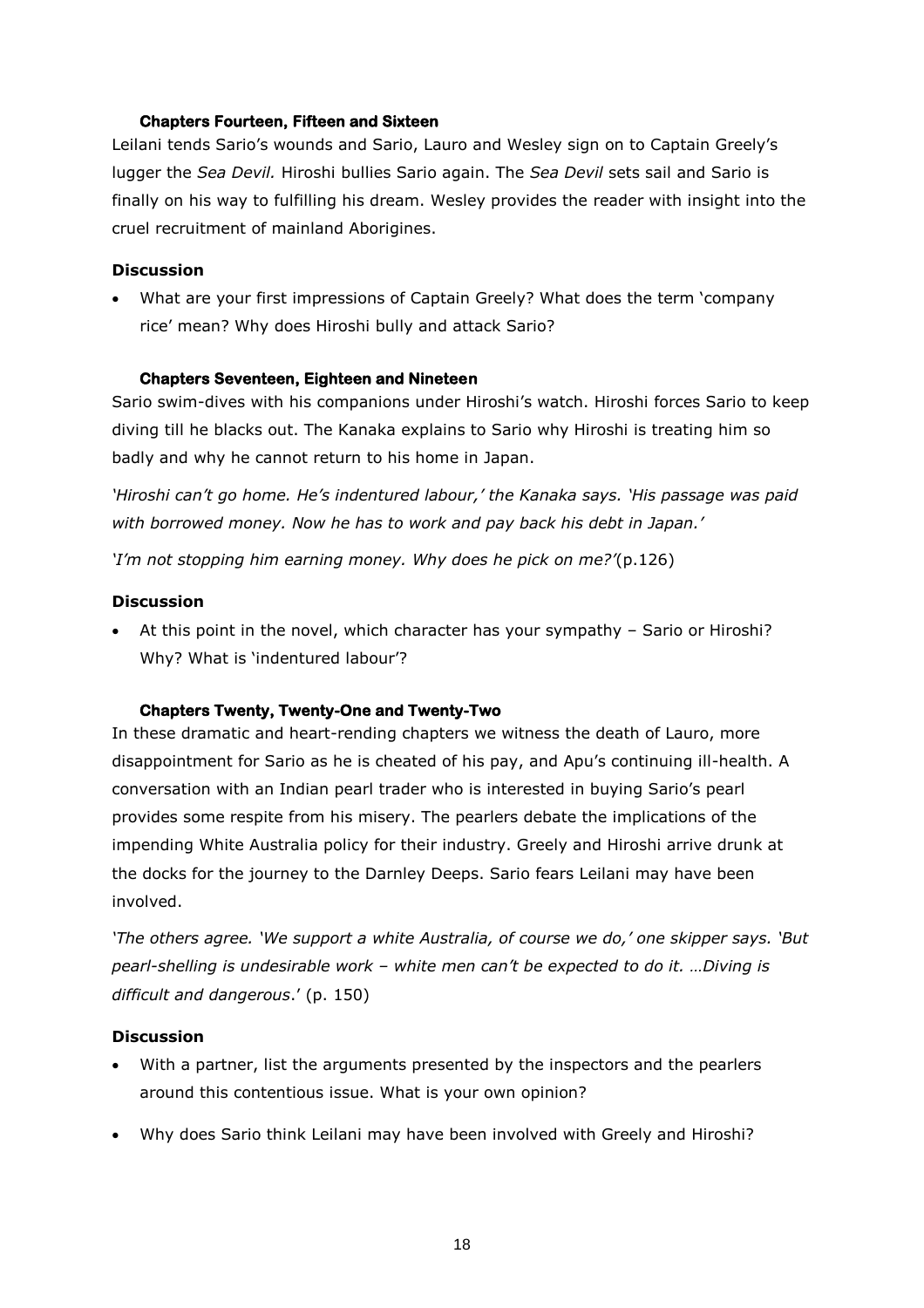#### **Chapters Twenty-Three and Twenty-Four**

*The Sea Devil* anchors in the Darnley Deeps and when Hiroshi suffers from the bends, Sario gets his chance to fulfill his dream and walk the sea floor. Pump-diving is not quite as wonderful as Sario had imagined especially when a shark appears and his air-pipe snags.

#### **Discussion**

 Discuss the many dangers that threaten the pump-diver. How has his attitude changed?

#### **Chapter Twenty-Five**

Sario experiences decompression sickness from diving in the very deep water of the Darnley Deeps and determines not to compete with Hiroshi anymore. Bad weather is on the way.

#### **Discussion**

 Decompression sickness or 'the bends', also known as 'divers' disease', results from nitrogen gas bubbles forming within the body. What are Sario's symptoms? How does the tender handle the situation?

#### **Chapters Twenty-six and Twenty-seven**

An unexpected reconciliation and a record-breaking climatic event occur in the final chapters. Hiroshi apologises to Sario and explains his situation and fears. Cyclone Mahina strikes the pearling fleet. Sario, Wesley and Hiroshi survive and are washed up on the beach and make plans for their future.

#### **Discussion**

- 'Every fella has problems,' Wesley says. 'We all bruddas. We all bleed.' (p. 178) What does Wesley mean by this statement? Do you think Sario should have forgiven Hiroshi? Does Hiroshi's situation justify his bullying? Explain your answer.
- Is this a satisfactory ending to the text? How does it compare with your earlier predictions about the story?

## <span id="page-18-0"></span>**5.3 Examining and Responding - Themes**

*Discuss literary experiences with others, sharing responses and expressing a point of view*  **(ACELT1603)**

*Reflect on ideas and opinions about characters, settings and events in literary texts, identifying areas of agreement and difference with others and justifying a point of view*  **(ACELT1620)**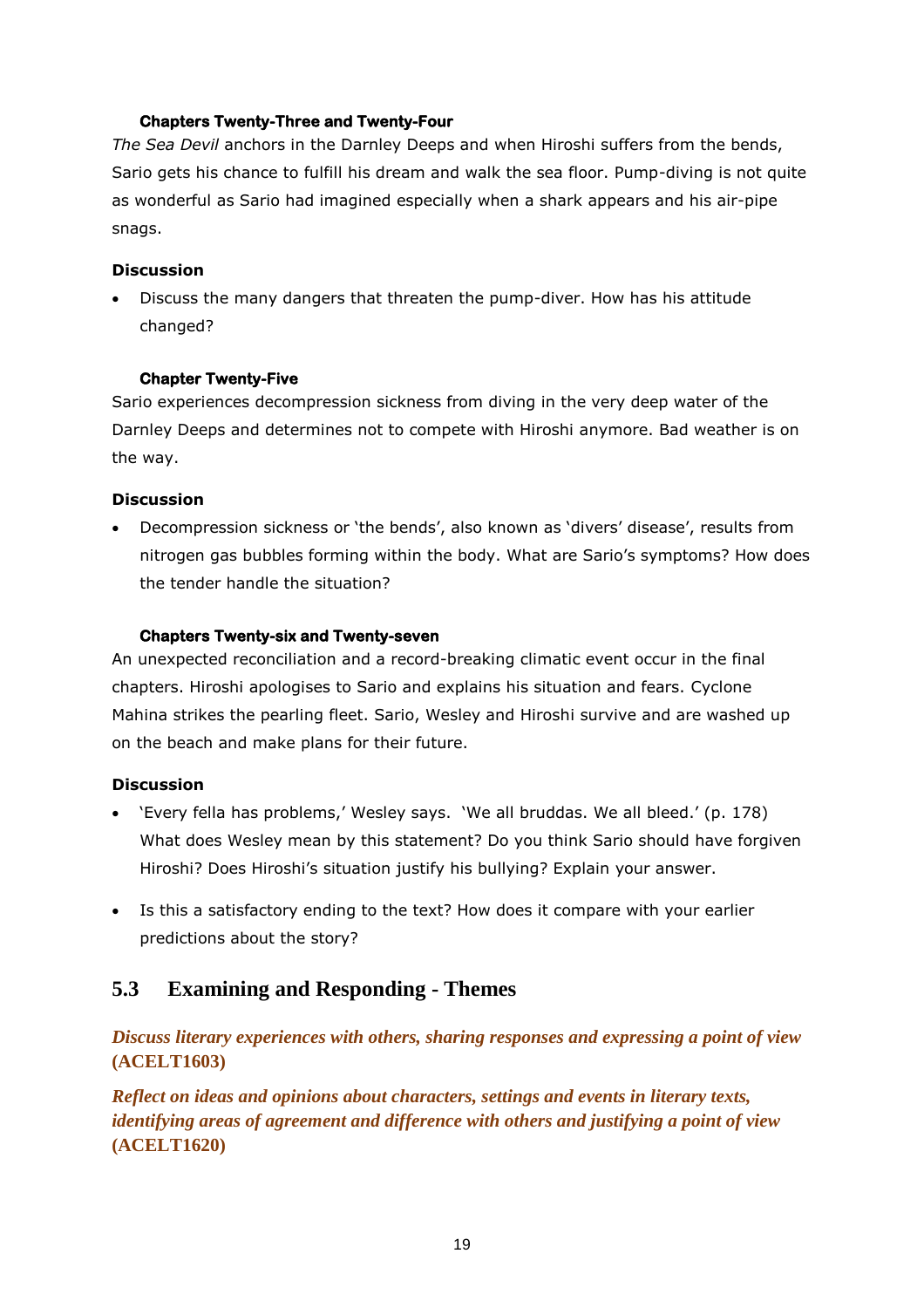*Recognise and explain differing viewpoints about the world, cultures, individual people and concerns presented in texts* **(ACELT1807)**

## **5.3.1 Connection to Place/Country**

A strong theme throughout the text is connection to Country/Place. The identities of Indigenous Australians come from their own self-awareness and connection with place, histories, language and time. Sario cannot imagine living anywhere else but on his beloved island where his ancestors once lived and still continue to influence daily life.

*'His* [Sario's] *heart beats with connection, his link to his homeland.'* (p.5)

*'Beyond the sand, a shimmer of moonlight lights the thatched huts. 'B'long here', he mutters. This is his home, his link to his ancestors, his spirit. He'll stay here forever.'* (p.14)

The coastal and marine settings that make up Sario's home are beautifully drawn in the text and promote visualisation in the reader.

#### **Assessment tasks**

 Select a number of descriptive passages such as the following and use art materials to create pictures or a mural of Sario's island home: *'…he sees the jagged peaks of his island, the dark band of trees and creeper vines* 

*and the rows of palm trees along the beach bending to the sea. Beyond the sand, a shimmer of moonlight lights the thatched huts.'* (p.14) *'Sario spots a patch of clipped sea-grass as they glide into their shallow turquoise bay…a massive dugong surfaces and expels air before diving again quickly to the safety of the deep.'* (p. 34

- Write a description of one of the settings in the novel to help another student visualise the scene. This student could then draw the picture his partner's words create in his mind.
- Write a new opening paragraph to *The Pearl-shell Diver* that suggests the ways in which Sario and his family are connected to their island and the longevity of this connection.
- In pairs: one student writes a Descriptive Sensory Poem about Sario's island and the other student writes a similar poem about Thursday Island using text images. Discuss the differences and how they promote or negate connection.
- Select a favourite place of your own that you feel a strong connection to and describe it to the class in a way that builds sensory images for your audience. Alternatively use a 'Connection Stem' graphic organiser to record your connection to your special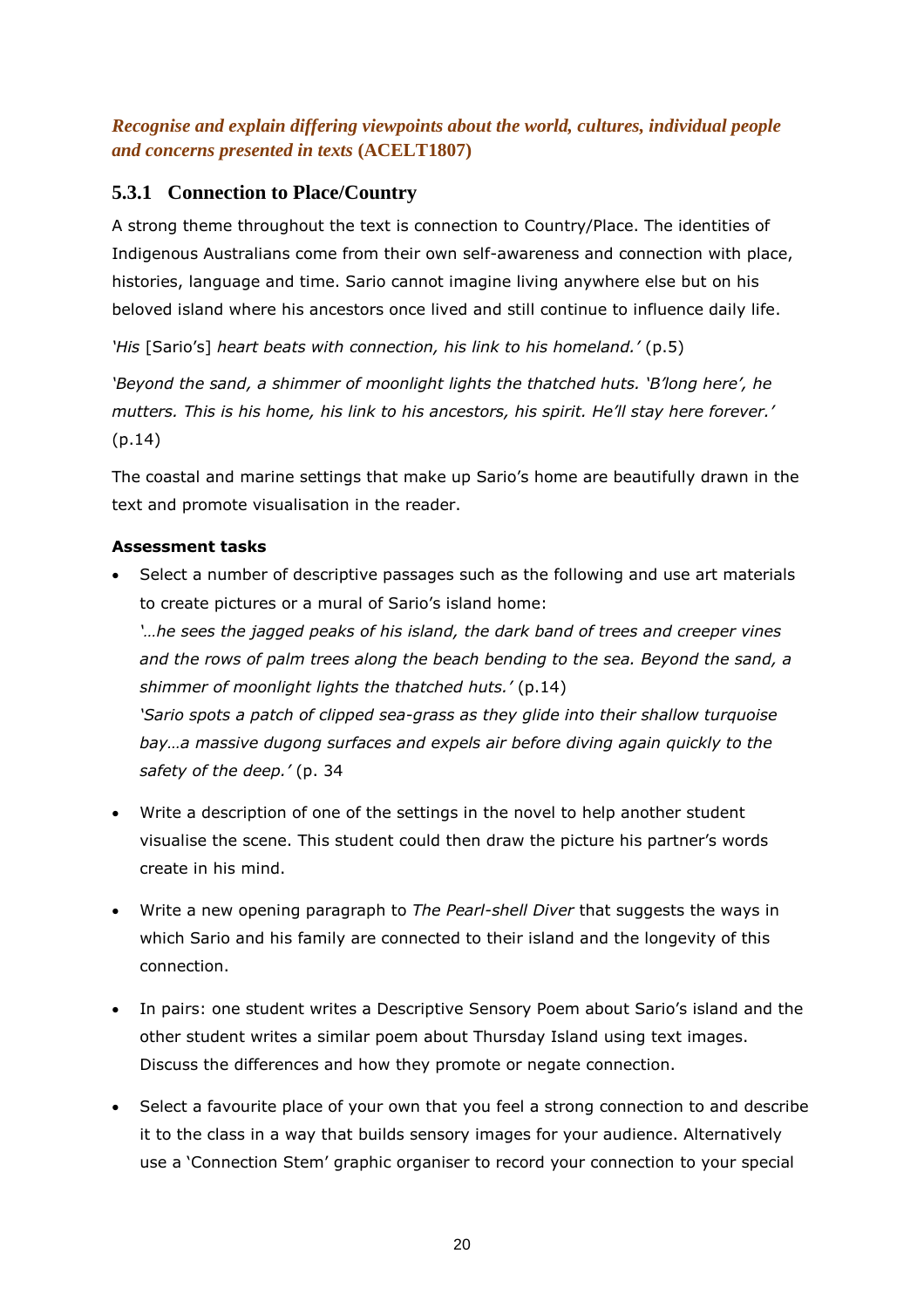place. A BLM is available at:

<http://www.readwritethink.org/files/resources/printouts/connection-stems.pdf>

#### **Older students:**

- Land Rights: research the life of Murray Islander Eddie Mabo and the concept of Native Title. Present your findings to the class reflecting on the significance of this historical event for the Torres Strait Islanders.
- An excellent resource to assist students' understanding of the history of the land rights is available at:
- [https://www.qcaa.qld.edu.au/downloads/approach2/indigenous\\_res006\\_0712.pdf](https://www.qcaa.qld.edu.au/downloads/approach2/indigenous_res006_0712.pdf)
- Compare and contrast the feelings Lauro and Wesley have for their homelands as revealed in the text. What differences do you note across the different Indigenous groups? See p.13 *The Little Red Yellow Black Book: An Introduction to Indigenous Australia* by Bruce Pascoe with AIATSIS

## **5.3.2 Culture and Family**

*Australian Curriculum/General Capabilities/Intercultural Understanding/Introduction:*

*… students develop intercultural understanding as they learn to value their own cultures, languages and beliefs, and those of others. They come to understand how personal, group and national identities are shaped, and the variable and changing nature of culture. Intercultural understanding involves students learning about and engaging with diverse cultures in ways that recognise commonalities and differences, create connections with others and cultivate mutual respect.* 

Many important cultural traditions and practices have been woven into this narrative. The knowledge imparted is known as 'outside knowledge:

'this is knowledge that may be shared outside communities for a specific purpose or context.' (AIATSIS. *Guidelines for the ethical publishing of Aboriginal and Torres Strait Islander authors and research from those communities* p.8)

**Note: The teaching of culture is primarily the responsibility of Torres Strait Islanders and sensitivities around cultural practices must be respected.** *The Aboriginal and Torres Strait Islander Studies Handbook 2010* **provides excellent advice on sensitive issues surrounding the inclusion of Aboriginal and Torres Strait Islander culture in the classroom.** 

If practical, schools should arrange for a Torres Strait Islander person to visit the school and share 'outside knowledge' with students.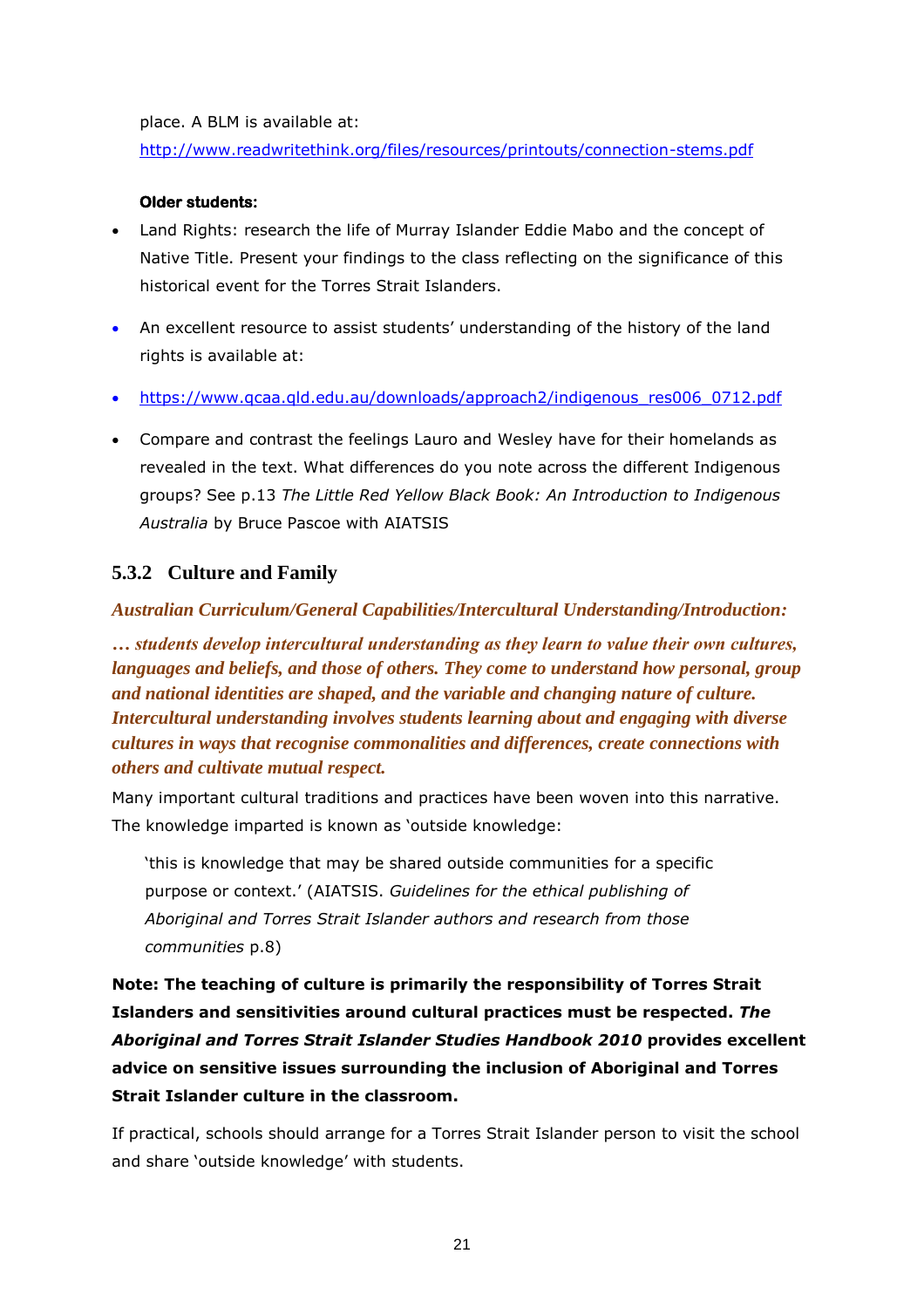Torres Strait Islander peoples tend to use their island name to identify themselves. Although Sario's island is fictitious, the author has included cultural practices common in the Western Islands group. The author's meticulous research gives the reader wonderful insight into the culture of Sario's family. Many of these traditions are continued by the Torres Strait Islander peoples today living both in the Strait and on the mainland.

Significant cultural traditions in the text are:

Canoe-making, fishing and hunting, gardening, weaving, cooking, storytelling and ceremonial dance.

- Using Think, Pair, Share strategy students identify, list and classify examples of cultural practices as revealed in the text (The My Read site describes this strategy at [http://www.myread.org/organization.htm -](http://www.myread.org/organization.htm#thinkpairshare) thinkpairshare
- Cultural Storytelling: Research the stories of Tagai and Gelam see pages 13 and 29. Read excerpts from *Myths and Legends of the Torres Stra*it by Margaret Lawrie
- Contemporary storytelling: Read the stories written by children of the Torres Strait in *The Children of the Torres Strait: Stories and drawings from children of the Sacred Heart School, the Thursday Island Primary School and the Horn Island School*. Edited by Ron and Anne Edwards
- Canoe-making: Read *Special Objects* by Trish Albert and learn about the making of the canoe on display at the National Museum of Australia.

Compare Sario's culture with the cultures of Indigenous peoples in Arnhem Land.

- Use a triangle Venn Diagram to compare and contrast the cultures. A BLM is available at: [http://www.readwritethink.org](http://www.readwritethink.org/)
- Read stories from *Welcome to my Country* by Laklak Burarrwanga, Ritjilili Ganambarr, Merrkiyawuy Ganambarr-Stubbs, Banbapuy Ganambarr, Djawundil Maymuru, Sarah Wright, Sandie Suchet-Pearson and Kate Lloyd.

#### **FAMILY**

Sario's clan is closely connected. Each member relies upon other clan members for their daily survival, emotional wellbeing and preservation of their lifestyle. Their mutual respect, despite age and gender, is conveyed throughout the narrative.

Family relationships and ties are known as kinship. The kinship system is complex and part of 'inside knowledge'. Relationships and reference protocols are diverse and differ from those of non-Aboriginal people.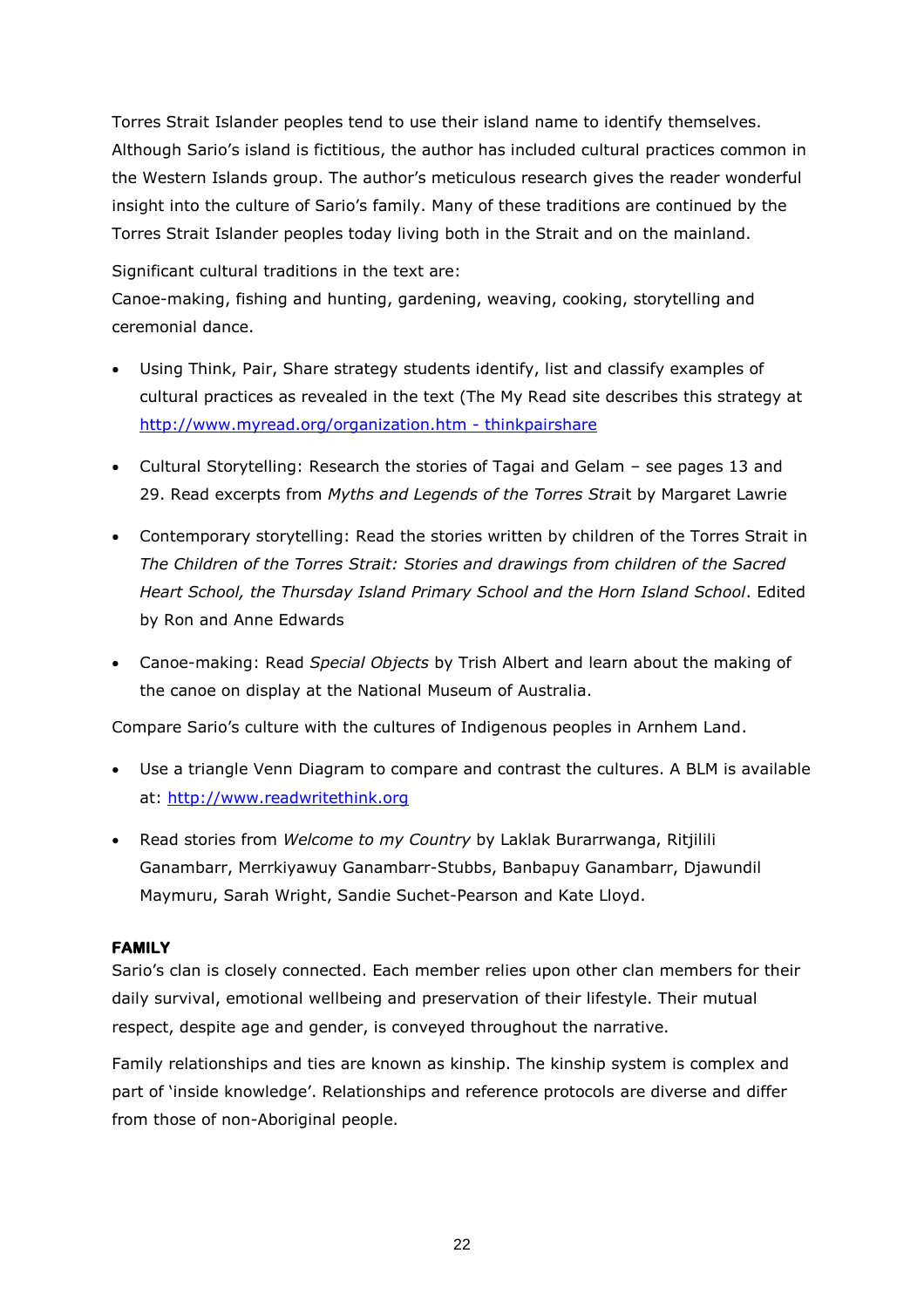- List the members of Sario's clan and using text references create a relationship web using a Cluster Word Web. Describe the relationships between Sario and Leilani, Thaati, Apu, aunties, uncles, the Elders. A BLM is available at: <https://www.eduplace.com/>
- Alternatively use a K-W-L-S chart to organize text information about Sario's family and raise further inquiry questions. A BLM is available at: [http://www.readwritethink.org](http://www.readwritethink.org/)

## **Assessment Tasks:**

- Students select a cultural tradition and complete a '5 Ws and How' Model drawing on their knowledge of the text. A BLM template for this activity is available at: <https://www.teachervision.com/>
- Create a procedural text for the making of 'sop sop' (see p.27 of the text)
- Create a menu for the Coming of the Light Festival
- Dhari headdress: Write an Information Report that explains the significance of the headdress, how it is made and how it is used in ceremonial dances. Search the Queensland Museum website: <http://www.qm.qld.gov.au/>
- The coconut palm tree has been suggested as a metaphor for Torres Strait Islander family life. See: [https://aifs.gov.au/publications/family-matters/issue-](https://aifs.gov.au/publications/family-matters/issue-35/torres-strait-islander-family-life)[35/torres-strait-islander-family-life](https://aifs.gov.au/publications/family-matters/issue-35/torres-strait-islander-family-life) Create a metaphor poem for your own family. For explanation of this task view [Year 6 English Satisfactory work sample](http://www.acara.edu.au/curriculum/worksamples/Year_6_English_Portfolio_Satisfactory.pdf) on the ACARA website.

## **5.3.3 The Pearl-shell industry in the Torres Strait**

*The Pearl-shell Dive*r is set during the height of the pearl-shell industry – a lucrative industry that brought Europeans, Pacific Islanders, mainland Aboriginal peoples and Japanese to the turquoise waters that had once been the fishing and pearling domain of the Torres Strait Islanders. The industry's exploitation of Indigenous workers caused significant disturbance and hardship for the Islanders, who received little reward for their dangerous work and relocation.

*'The shell divers know that buyers in London pay a high price for mother-of-pearl from Torres Strait, and factories in Europe can't get enough to make buttons and ornaments and jewellery.'* (p. 97)

*'Torres Islanders don't benefit!'…'The sea feeds our families, it provides currency to trade – shell and dhangal and waru. Our riches are in the sea and others are looting it!'* (p. 98)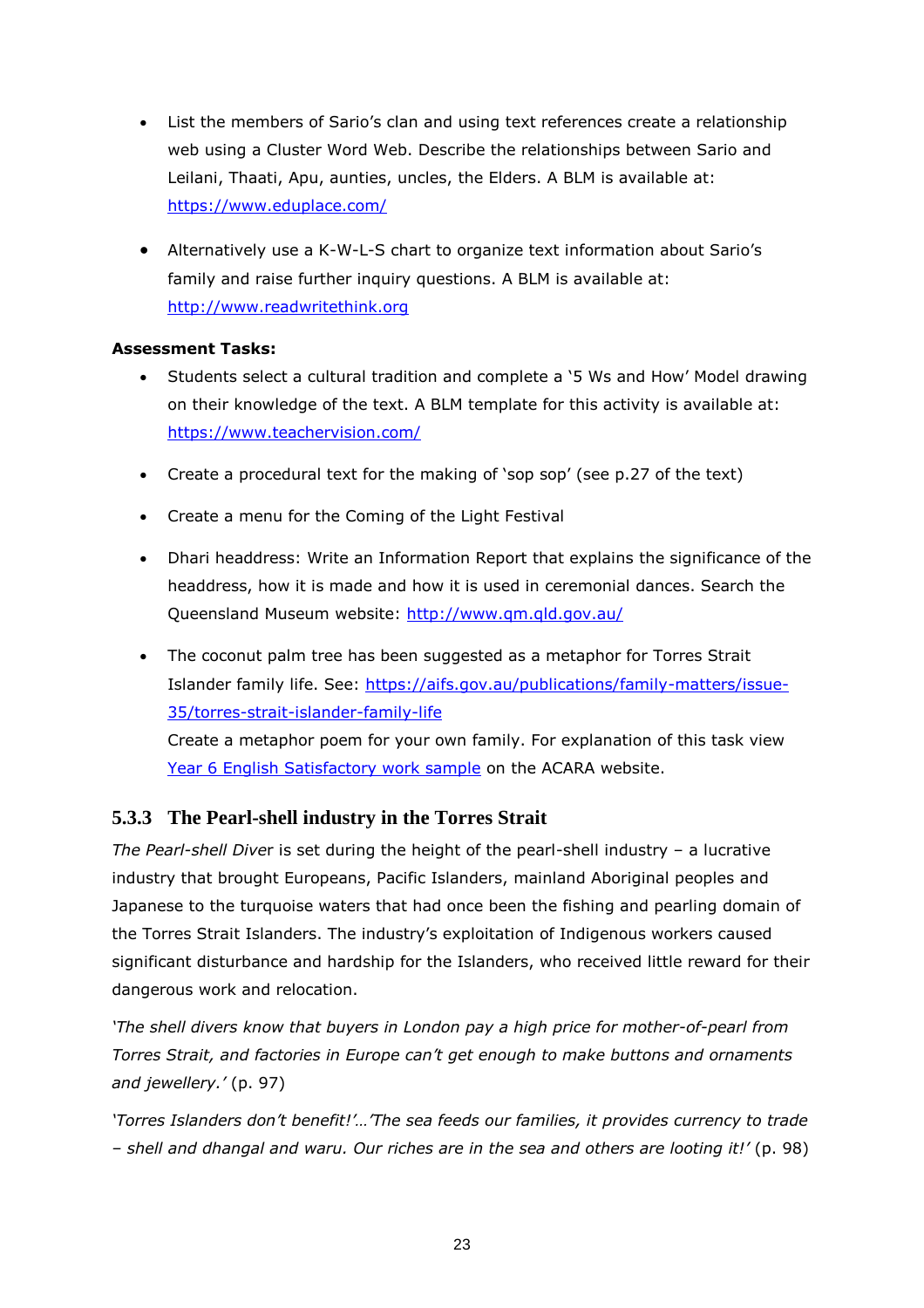## **5.3.3.1 The Effects of the pearl-shell industry on the characters**

## **Jigsaw strategy**

The MyRead site describes this strategy at

[http://www.myread.org/organization.htm#jigsaw](http://www.myread.org/organization.htm%23jigsaw)

Divide the class into four groups to find instances in the text that detail the effects of the pearl-shell industry on the main characters and their individual responses. A grid similar to the following can be used to record findings. Share with whole class.

| <b>Character</b> | <b>Effects</b>                                                                 | <b>Details</b> | <b>Chapter</b><br>references | <b>Response</b> |
|------------------|--------------------------------------------------------------------------------|----------------|------------------------------|-----------------|
| Sario            | Greater responsibility for<br>finding pearl-shell                              |                |                              |                 |
|                  | Must leave his island home                                                     |                |                              |                 |
|                  | Exploitation                                                                   |                |                              |                 |
| <b>Thaati</b>    | Unable to meet growing<br>demand for pearl-shell                               |                |                              |                 |
|                  | Clan's livelihood at risk                                                      |                |                              |                 |
|                  | White-man's domination                                                         |                |                              |                 |
| Apu              | Suffers from diving disease                                                    |                |                              |                 |
|                  | Can no longer dive for the<br>clan                                             |                |                              |                 |
|                  | Has little energy for daily<br>tasks.                                          |                |                              |                 |
| Leilani          | Leilani has poor hearing<br>due to diving for long<br>periods.                 |                |                              |                 |
|                  | Leilani can no longer dive<br>to support the clan                              |                |                              |                 |
| <b>Hiroshi</b>   | Burdened by the debt he<br>must repay for his<br>indenture as a diver          |                |                              |                 |
|                  | His fear of shaming his<br>family if he is not<br>successful as a diver        |                |                              |                 |
|                  | Leaving his family and<br>homeland to do dangerous<br>work in a strange place. |                |                              |                 |
| Lauro            | Taken from his home<br>(Blackbirding)                                          |                |                              |                 |
|                  | Exploited and future<br>uncertain                                              |                |                              |                 |
|                  | Loses his life                                                                 |                |                              |                 |
| <b>Wesley</b>    | Taken from his homeland                                                        |                |                              |                 |
|                  | Exploited by greedy<br>lugger-owners                                           |                |                              |                 |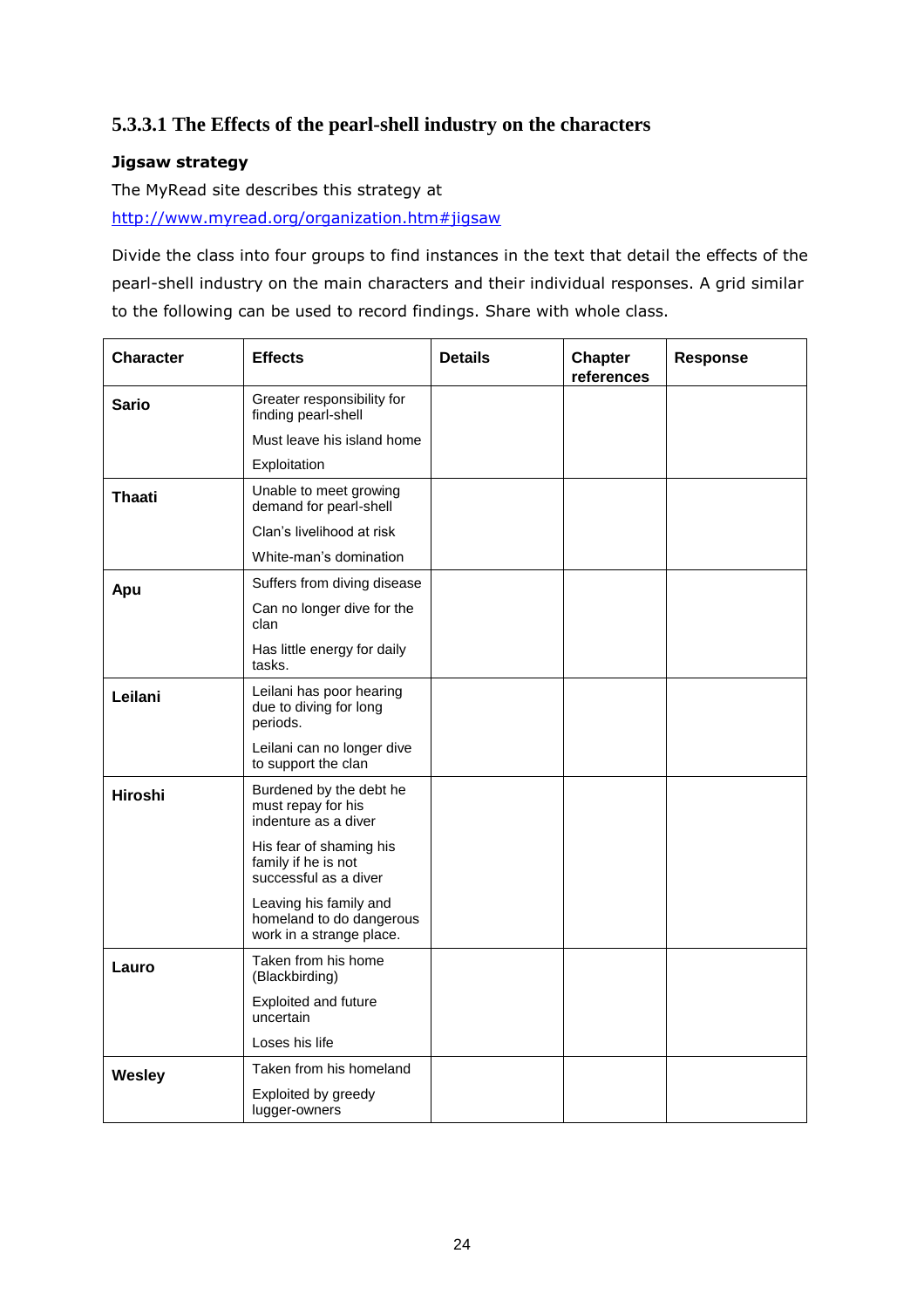## *Analyse strategies authors use to influence readers* **(ACELY1801)**

- Discuss the author's perspective on the pearl-shell industry. How is this conveyed to the reader?
- Using One Minute Debate strategy divide class in half and give selected students a character from the text. Each student researches their character's viewpoint on the pearl-shell industry and then presents their key argument in one minute. Take turns to have one view from each side.
- Why were the Japanese so skilled as pump-divers?

Many Japanese divers lost their lives. There are numerous graves of Japanese divers on Thursday Island and families of these divers still visit the graves to this day.

View: [http://blogs.slq.qld.gov.au/jol/2013/11/01/queensland-places-torres-strait](http://blogs.slq.qld.gov.au/jol/2013/11/01/queensland-places-torres-strait-japanese-in-the-pearling-industry/)[japanese-in-the-pearling-industry/](http://blogs.slq.qld.gov.au/jol/2013/11/01/queensland-places-torres-strait-japanese-in-the-pearling-industry/) and [http://www.torres.qld.gov.au/thursday-island](http://www.torres.qld.gov.au/thursday-island-cemetery)[cemetery](http://www.torres.qld.gov.au/thursday-island-cemetery)

#### **Assessment Tasks:**

- Using a range of software and multimodal elements create persuasive posters for the protection of Indigenous workers in the pearl-shell industry in the nineteenth century.
- Design interview questions for Captain Greely, Hiroshi or Apu that reveal their position on the pearl trade at this time.
- Use a Diamond Ranking tool to show the hierarchy of control that existed at this time in the pearl-shell industry. Why was such a system allowed to develop and affect the lives of so many Indigenous people?
- Research the life of Torres Strait pearl-diver Seaman Dan and write a short biography.

## **5.3.4 Racial discrimination**

## *Participate in and contribute to discussions, clarifying and interrogating ideas, developing and supporting arguments, sharing and evaluating information, experiences and opinions*  **(ACELY1709)**

A key political event that is discussed in the text is the White Australia Policy that came into effect at Federation and continued until the latter part of the  $20<sup>th</sup>$  Century. Through Sario we see and hear the early concerns that were voiced around this controversial policy proposal that presented enormous challenges for the pearl-shell industry with its dominance of non-white labour. Japanese, Malays, South Sea Islanders and Torres Strait Islanders were severely discriminated against because of their race. This theme is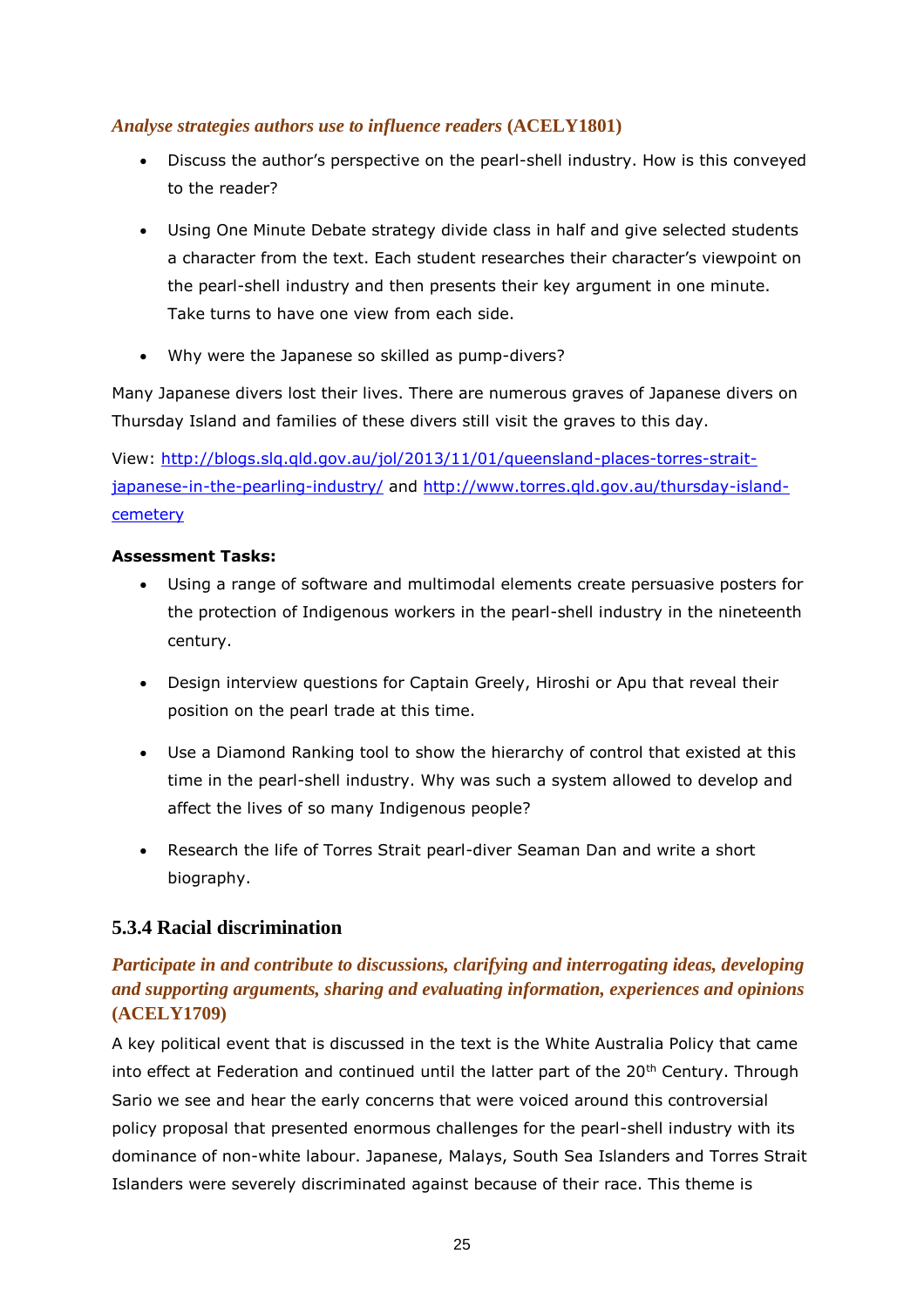developed throughout the text where there are very few examples of fair treatment of non-white swim- and pump-divers.

A variety of opinions is expressed in chapter Twenty-two:

Greely's comment: *'Pearling crews will never be all white.' Greely winks at the boys as they go out the door. 'White Australia or not!'* (p. 150)

The Inspector: *'Who could blame them?' the inspector replies. 'Aborigines are often treated badly and given little incentive to work. Children as young as six are forced to dive, it's a disgrace…'* (p. 150)

- What is racism? Students use sticky notes to jot down their responses and add to class chart for discussion.
	- What does it mean for Australia to be a culturally diverse nation? Consider Australia's historical journey towards culturally diversity using the interactive [Australian History Timeline](http://www.racismnoway.com.au/about-racism/timeline/index.html) on the racismnoway website: The [racismnoway website](http://www.racismnoway.com.au/index.html) is an excellent education resource for promoting antiracism in schools.

#### **Assessment task:**

## *Plan, rehearse and deliver presentations, selecting and sequencing appropriate content and multimodal elements for defined audiences and purposes, making appropriate choices for modality and emphasis* **(ACELY1710)**

 In groups discuss the theme of racial discrimination in *The Pearl-shell Diver* and work collaboratively to create a short film that presents your group's understanding about the topic and how it has affected your reading of the text. This task may be extended to include the consideration of contemporary issues such as the recognition of Aborigines and Torres Strait Island peoples in the Australian Constitution. Students could view:

[https://www.humanrights.gov.au/publications/constitutional-reform-fact-sheet](https://www.humanrights.gov.au/publications/constitutional-reform-fact-sheet-recognising-aboriginal-torres-strait-islander-people)[recognising-aboriginal-torres-strait-islander-people](https://www.humanrights.gov.au/publications/constitutional-reform-fact-sheet-recognising-aboriginal-torres-strait-islander-people)

## **5.3.5 Courage and resilience**

Several characters in *The Pearl-shell Diver* show great courage and resilience.

- In the early chapters Sario struggled to find the courage he needed to go with the white trader. Do you think he was a coward? Why or why not? List plot events that enabled Sario to become a heroic character.
- Discuss: Leilani was a more resilient character than Sario? Use a Diamond ranking tool to rank the characters in terms of their resilience, justifying your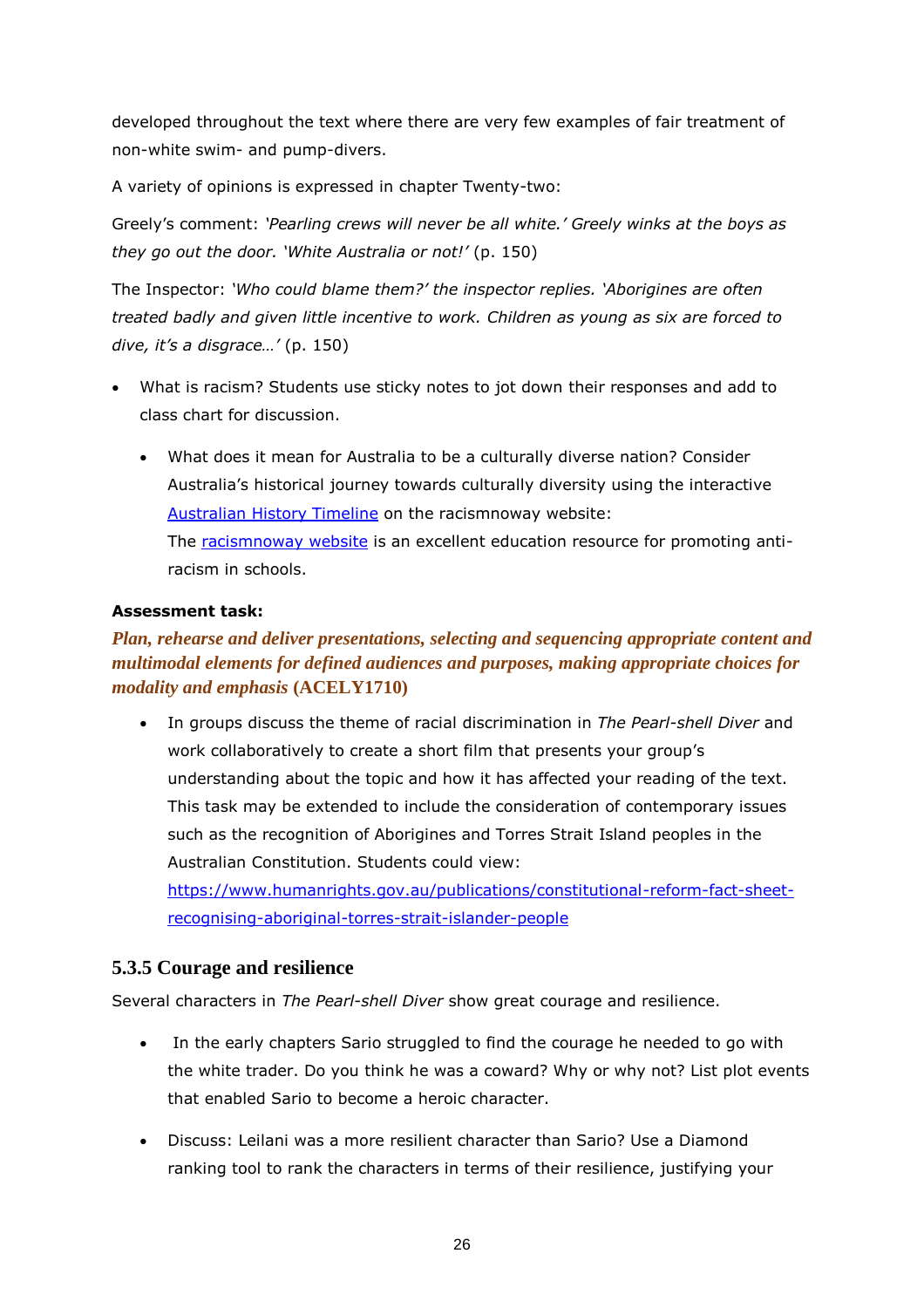opinion with text evidence. A BLM template is available at: [http://www.globaleducation.edu.au/resources-gallery/resource-gallery](http://www.globaleducation.edu.au/resources-gallery/resource-gallery-templates.html)[templates.html](http://www.globaleducation.edu.au/resources-gallery/resource-gallery-templates.html)

- Which character do you admire the most?
- With a partner explore the text to find the strategies Leilani used to remain positive in her new environment. What were the consequences of her employment of these strategies?
- Drama: Invite students to develop a sequence of still images, frozen moments, which illustrate a scene from the text that shows a character's courage. Information about this activity is available at: <http://dramaresources.com/strategies/still-images-a-freze-frames>

#### **Assessment tasks:**

- Use iDraw or KidsPix to create a scene in which one of the characters shows great courage and write a reflection on how it made you feel.
- Hiroshi was a bully. In Chapter Twenty-six Hiroshi explains the reasons for his bad behaviour. Write a persuasive text for or against the statement: 'Once a bully, always a bully'.

## <span id="page-26-0"></span>**5.4 Examining Literature**

*Recognise and analyse the ways that characterisation, events and settings are combined in narratives, and discuss the purposes and appeal of different approaches* **(ACELT1622)**

*Discuss how authors and illustrators make stories exciting, moving and absorbing and hold readers' interest by using various techniques, for example character development and plot tension.* **(ACELT 1605)**

## **5.4.1 Voice**

Kay Crabbe has chosen to write *The Pearl-shell Diver* in close third person, allowing the reader to have both the immediacy of the child protagonist and the wider viewpoint and background detail characteristic of first person narration. **Please note** some terms such as 'Jap', 'binghis' and 'blacks' are used for historical accuracy.

- Choose a short section of text and rewrite in first person from Sario's perspective. Share the rewrite with class members. How does this change affect engagement and comprehension of the text?
- Choose a text incident and write it from another character's point of view e.g. Esike's on his encounter with the white trader on p. 60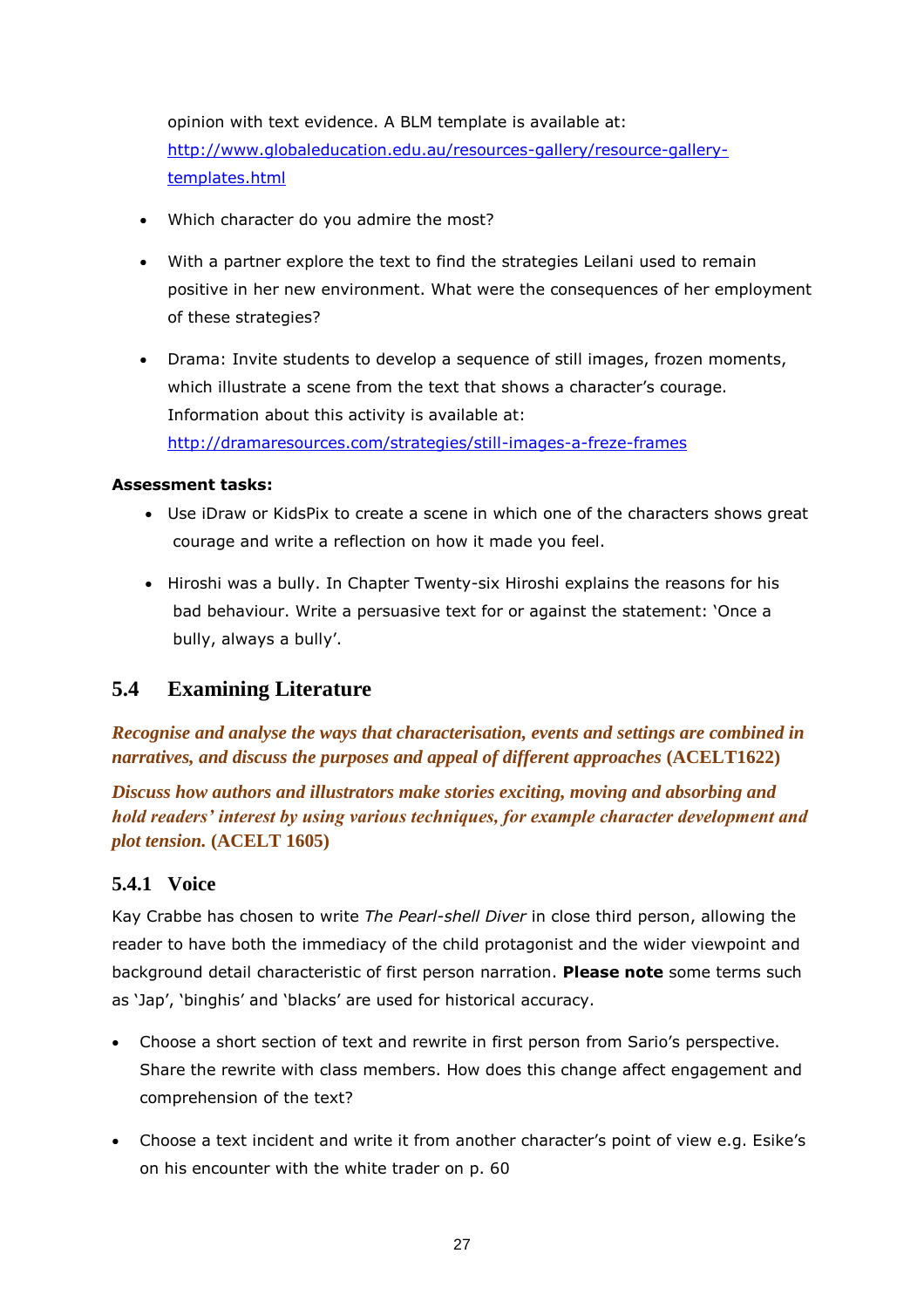## **5.4.2 Plot development**

The author has created an engaging narrative with dramatic events, external and internal conflicts and suspenseful action that rises to gripping climactic moments. The resolution is heart-rending but realistic and satisfying.

• Plot Diagram: In pairs, students discuss how the author builds and maintains tension throughout the text and then decide on six of the most important narrative events including inciting events (that make characters take action), turning points and climactic moments. Create a plot diagram using the interactive template available at:

<http://www.readwritethink.org/files/resources/interactives/plot-diagram/>

- List some of the protagonist's goals. How do these goals change as the story progresses? In the end, which goal would you consider to be the most important?
- Cause-effect patterns in the plot: Invite students to notice the cause-effect patterns used by the author to move the action forward. Use the graphic organiser available at: <http://www.enchantedlearning.com/graphicorganizers/causeandeffect/>
- The author has chosen not to have Thaati reunited with his family. With a partner discuss this decision. Is the ending hopeful? How is this achieved? Consider alternative endings and rate in terms of realism and suitability for the readership.

## **5.4.3 Characterisation**

*The Pearl-shell Diver* has a cast of engaging, dynamic characters that show credible development throughout the narrative. As the protagonist, Sario reveals his vulnerability and his overwhelming sense of responsibility for his family. We do feel strong empathy for Sario and Leilani – two young Islanders forced to reinvent their lives in a hostile environment.

- Using<http://www.wordle.net/> create a wordle or Wordcloud for a character
- Work in pairs to create Kennings poetry for characters such as Apu, Wesley and Esike
- Gather text descriptions for the major characters and complete interactive character maps using <http://www.readwritethink.org/files/resources/interactives/storymap/>
- Compare and contrast the characters of Sario and Esike, the Kanaka and Lauro.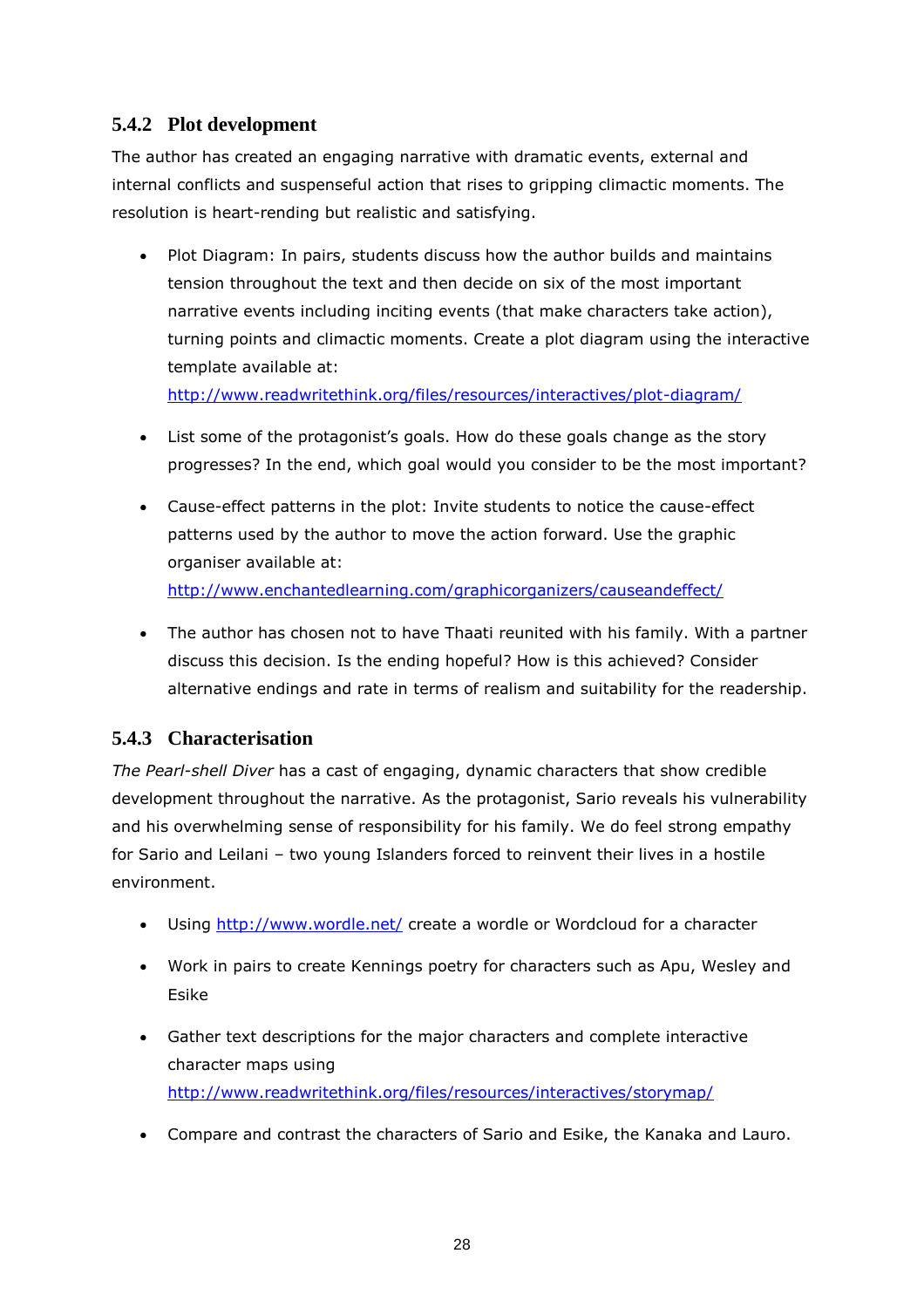#### **Assessment tasks:**

- Which character is the most inspiring? Why? Prepare a reflective speech on your chosen character
- Which character did you relate to the most? Why? Create an Open-Minded Portrait for your character. Explanation is provided at [http://pdspot.wordpress.com/2011/08/14/open-minded-portraits/.](http://pdspot.wordpress.com/2011/08/14/open-minded-portraits/)

## **5.4.4 Literary Style**

## *Identify the relationship between words, sounds, imagery and language patterns in narratives and poetry such as ballads, limericks and free verse* **(ACELT1617)**

## **Description and Mood**

The author uses simple prose that is enhanced by vivid description. The island fishing and pearling scenes are built with carefully chosen noun-phrases, interesting verbs and different types of adjectives.

- Use IWB to examine extracts from the text, looking closely at the vocabulary used. Students can highlight descriptive noun groups, describer and classifier adjectives and descriptive phrases or clauses. The following passages would be suitable for this activity: first views of Waiben in Chapter Eleven, the preparation of the pump-diver in Chapter Nineteen and the shark attack in Chapter Twenty.
- Write a descriptive first paragraph for a sequel to *The Pearl-shell Diver*. Use Publisher to design the book cover and blurb giving your reasons for language choices.

## **Figurative language: Simile, Metaphor and Personification**

The author uses figurative language that enriches the text and creates strong visual images of setting, character and emotions. Examples include the following:

#### **Simile**

'The pump-boys leap on him and hold him there, legs and arms wriggling like sea snakes.' (p. 137)

'Sario's mind clogs like a net full of seaweed.' (p.310

## **Metaphor**

'His guilt is worse than a hundred shell cuts' (p. 103)

'He winks and smiles. 'You're a paekau, a butterfly – your delicate wings dust and heal my wounds.' (p. 102)

- Students can find further examples in the text and draw the images they create
- Choose a text character or event and write their own similes or metaphors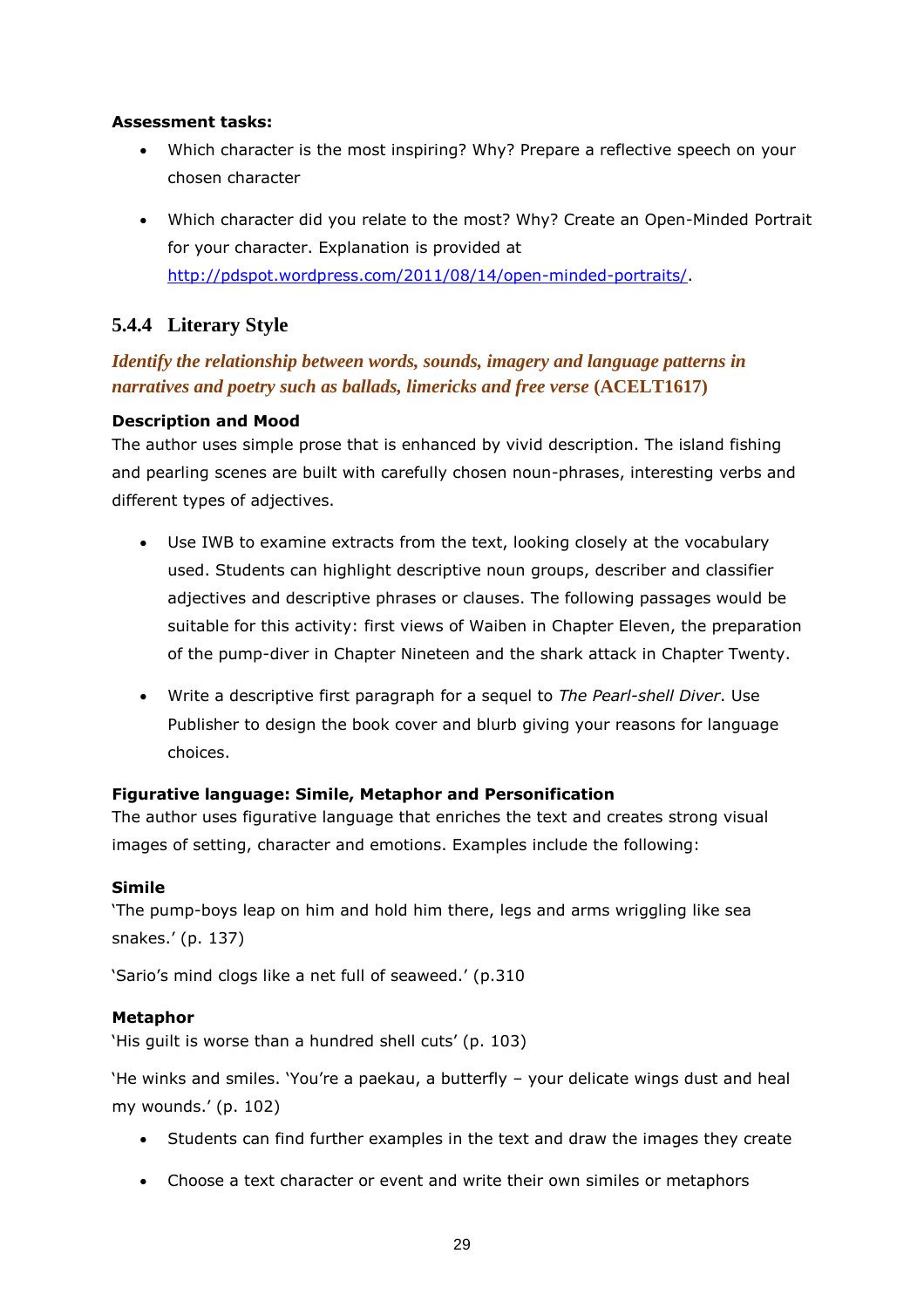#### <span id="page-29-0"></span>**6. REFERENCES**

Aboriginal and Torres Strait Islander Studies Handbook 2010 https://www.qcaa.qld.edu.au/downloads/senior/snr\_atsi\_10\_handbook.pdf

AIATSIS. *Guidelines for the ethical publishing of Aboriginal and Torres Strait Islander authors and research from those communities,* Aboriginal Studies Press, ACT, 2015

Albert, Trish. *Special Objects*, Pearson Education Australia, Victoria, 2008

Albert, Trish. *Keeping Strong Through Art*, Pearson Education Australia, Victoria, 2008

Albert, Trish. *Keeping Language Alive,* Pearson Education Australia, Victoria, 2008

Burarrwanga, Laklak, Dr Sarah Wright, Dr Sandie Suchet-Pearson, & Kate Lloyd. *Welcome to My Country*, Allen & Unwin, NSW, 2013

Edwards, Ron & Anne (ed)*. The Children of the Torres Strait: Stories and drawings from children of the Sacred heart School, the Thursday Island Primary School and the Horn Island School*, The Rams Skull Press, Queensland, 2005

Edwards, Ron. *The Biggest Fish*, The Rams Skull Press, Queensland, 2000

Foley, Captain John. C. H. *Timeless Isle: An Illustrated History of Thursday Island*, 4th ed, Torres Strait Historical Society, Thursday Island, 2003

Gunther, Kress & van Leeuwen, T. *Reading Images: The Grammar of Visual Design,* 2<sup>nd</sup> ed, Routledge, London 2006

Kaston, Alan. *The Culture of the Torres Strait* DVD, Leftfield Productions, Cairns, 2012

Kerr, Gary. *The Pearl Shell Divers* DVD, Garry Kerr, Portland, 2010

Lawrie, Margaret. *Myths and Legends of Torres Strait,* University of Queensland Press, St. Lucia, 1970

Pascoe, Bruce, with AIATSIS. *The Little Red Yellow Black Book: An Introduction to Indigenous Australia*, 3rd ed, Aboriginal Studies Press, ACT, 2012

Peddells. *Thursday Island* DVD, Thursday Island, 2009

Queensland Studies Authority. *Aboriginal and Torres Strait Islander Studies Handbook 2010,* Queensland Studies Authority, Brisbane 2010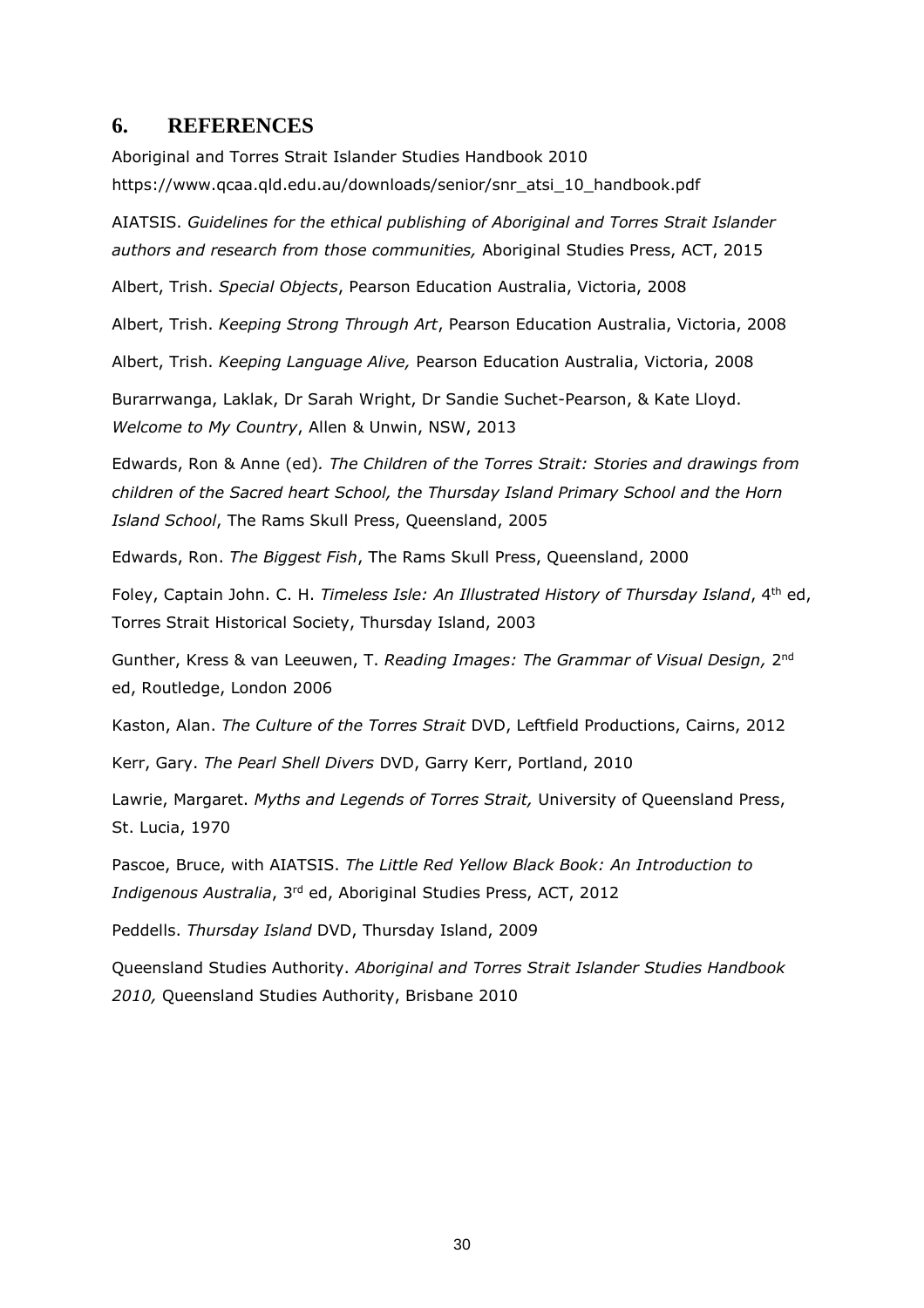## <span id="page-30-0"></span>**ABOUT THE WRITERS**

#### **KAY CRABBE**

Kay began her writing career with feature articles for newspapers and lifestyle magazines before moving into writing educational material for children. Her work in schools with reluctant readers spanned twenty-six years and prompts her to write history simply. Her interest in history was fostered when commissioned to write Patch Parker: Son of a Convict, now a recommended resource by the History Teachers' Association of Australia. Research into lesser-known history took her to Torres Strait and the tumultuous time of Federation. Other of her works feature animals and the environment, including the nonfiction book Introduced Species in Australia commended in the Whitley Awards by the Royal Zoological Society of New South Wales.

Kay grew up in Sydney and moved with her husband and children to remote areas of Tasmania and Western Australia before settling in Far North Queensland, where two spectacular environments meet: the Daintree Rainforest and the Great Barrier Reef.

#### **LYN WHITE**

Lyn White has been a primary school teacher-librarian and English as an Additional Language teacher for more than twenty years and completed postgraduate studies in Editing and Communications at the University of Melbourne. She is passionate about children's literature, committed to developing life-long reading habits in children and has great expertise in engaging students with quality texts and teachers with quality resources.

Lyn is a part-time teacher at Blackburn English Language School and a pre-service supervisor with Deakin University. She was the consultant editor of *The Pearl-shell Diver* and visited the Torres Straits as part of her research to support the book and these notes. Lyn is also the series creator and editor of the [Through My Eyes](http://throughmyeyesbooks.com.au/) novels, about children living in contemporary conflict zones and natural disasters. She conducts professional development sessions for teachers on introducing students to the Torres Strait region and its peoples and how to use the Through My Eyes texts in primary and secondary classrooms.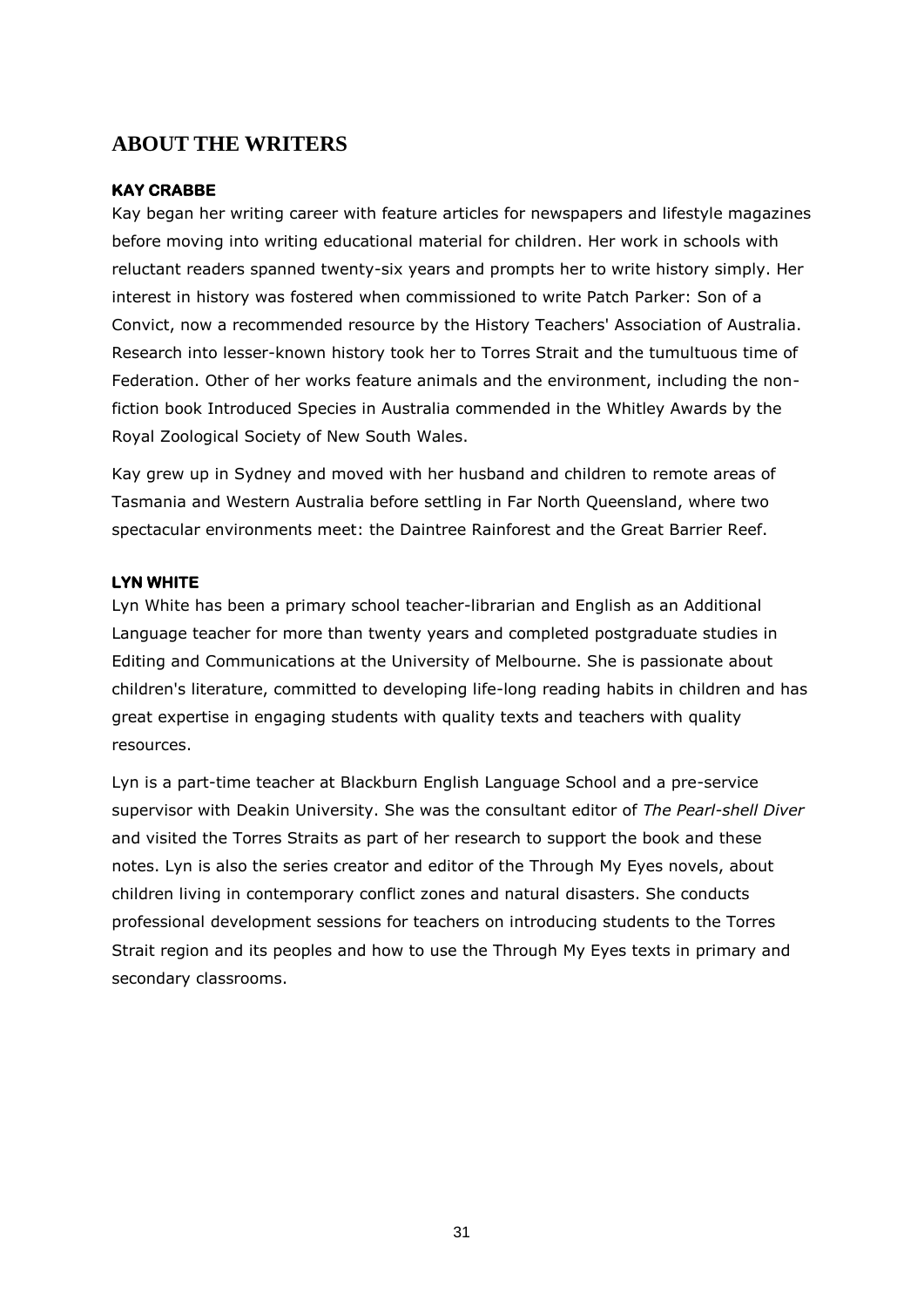## <span id="page-31-0"></span>**APPENDIX**

## **CURRICULUM LINKS: SUPPORTING THE AUSTRALIAN CURRICULUM V8 (AND VICTORIAN CURRICULUM)**

## **2.1 Cross-curriculum priorities**

## **2.1.1 Aboriginal and Torres Strait Islander Histories and Cultures**

*The Pearl-shell Diver* is a timely and unique text that perfectly addresses the two needs of Aboriginal and Torres Strait Islander education as identified by the Australian Curriculum Assessment and Reporting Authority (ACARA):

*that Aboriginal and Torres Strait Islander students are able to see themselves, their identities and their cultures reflected in the curriculum of each of the learning areas, can fully participate in the curriculum and can build their self-esteem*

*that the Aboriginal and Torres Strait Islander Histories and Cultures Cross-curriculum priority is designed for all students to engage in reconciliation, respect and recognition of the world's oldest continuous living cultures.* 

## **(ACARA Aboriginal and Torres Strait islander Histories and Cultures/Overview)**

A study of this novel develops Australian students' understanding and appreciation of the three Key concepts of this priority: Country/Place, Culture and People and in particular, the following Organising ideas:

**Country/Place – OI.1, OI.2 and OI.3**

**Culture – OI.5 and OI.6**

**People – OI.8, OI.9**

## **2.1.2 Sustainability**

Key organising ideas include:

**Systems – OI.2, OI.4**

**Futures – OI.7, OI.9**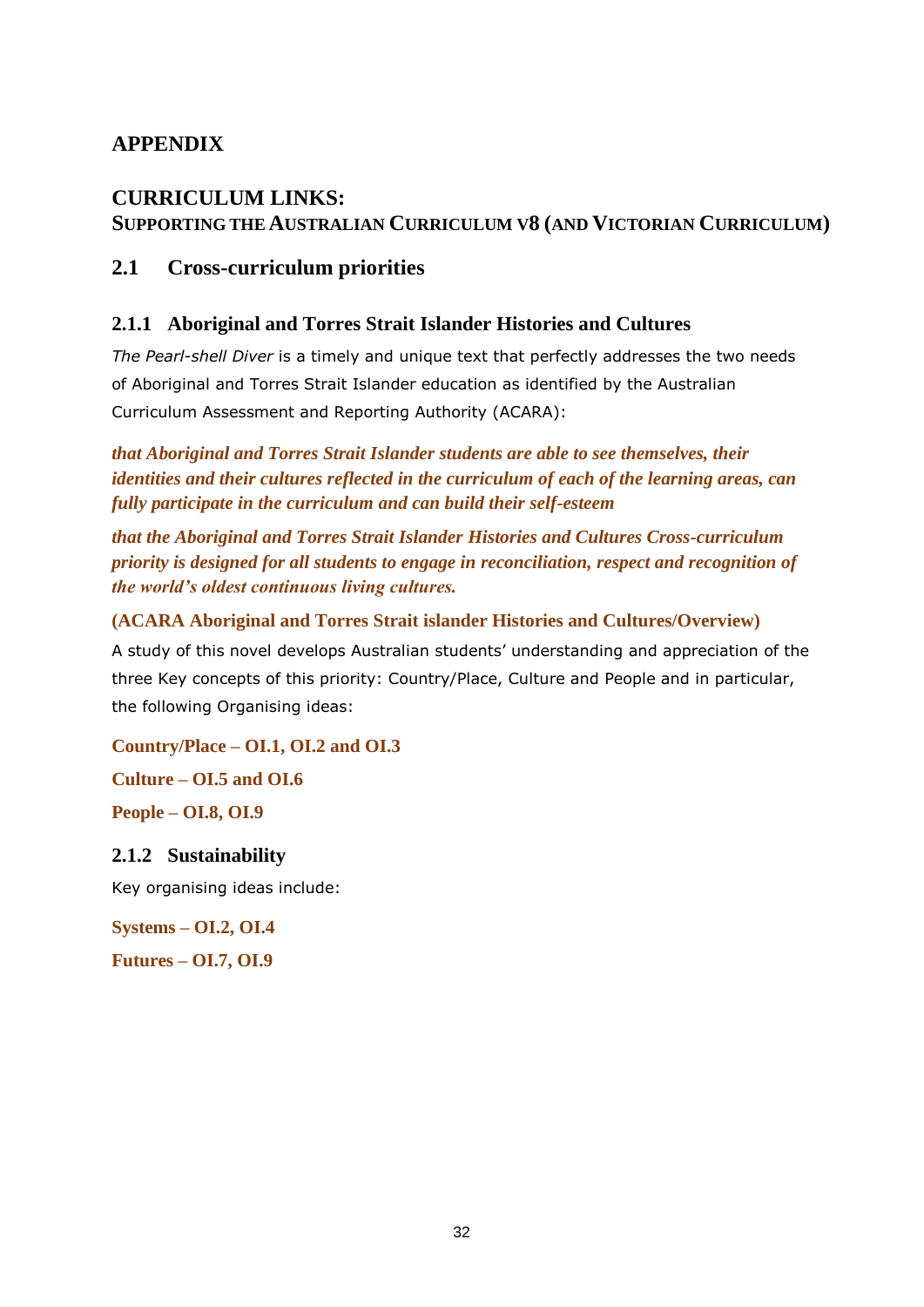## **2.2 Humanities and Social Sciences (HASS) years 4 -6**

## **YEAR 4 LEVEL DESCRIPTION**

*How people, places and environments interact, past and present. Specifically, students study … life for indigenous Australians pre- and post-contact.* **(Australian Curriculum: Humanities and Social Sciences F-6/7 Level 4 Description)**

#### **YEAR 4 CONTENT DESCRIPTIONS**

#### **History**

| <b>Knowledge and Understanding</b>                                                                                                                                                                                                               | <b>Inquiry Questions</b>                                                                                                                                                  |
|--------------------------------------------------------------------------------------------------------------------------------------------------------------------------------------------------------------------------------------------------|---------------------------------------------------------------------------------------------------------------------------------------------------------------------------|
| The diversity of Australia's first peoples<br>and the long and continuous connection<br>of Aboriginal and Torres Strait Islander<br>Peoples to Country/Place (land, sea,<br><i>waterways and skies</i> ) (ACHASSK083)                            | What was life like for Aboriginal<br>and Torres Strait islander Peoples<br>before the arrival of the<br><b>Europeans?</b>                                                 |
| The nature of contact between Aboriginal<br>and Torres Strait Islander Peoples and<br>others, for example, the Macassans and<br>the Europeans, and the effects of these<br>interactions on, for example, people and<br>environments (ACHASSK086) | What was the nature and<br>consequence of contact between<br><b>Aboriginal and Torres Strait</b><br><b>Islander Peoples and early</b><br>traders, explorers and settlers? |

#### **Geography**

| <b>Knowledge and Understanding Key</b><br><b>Concepts:</b><br>Place, space, environment,<br>interconnection and sustainability                                                                                                                                                                                                                                                                                                                                                                                                           | <b>Inquiry Questions</b>                                                                                                                                                          |
|------------------------------------------------------------------------------------------------------------------------------------------------------------------------------------------------------------------------------------------------------------------------------------------------------------------------------------------------------------------------------------------------------------------------------------------------------------------------------------------------------------------------------------------|-----------------------------------------------------------------------------------------------------------------------------------------------------------------------------------|
| <b>They</b> [students] examine the use and<br>management of resources and waste<br>including the custodial responsibility of<br><b>Aboriginal and Torres Strait islander</b><br><b>Peoples to their Country/Place and its</b><br>effects on people and their environments.<br>(Australian Curriculum: Knowledge<br>and understanding Year 4 Geography)<br>The custodial responsibility Aboriginal<br>and Torres Strait Islander Peoples have<br>for Country/Place, and how this<br>influences views about sustainability<br>(ACHASSK089) | How do different views about the<br>environment influence approaches<br>to sustainability?<br>How does the environment support<br>the lives of people and other living<br>things? |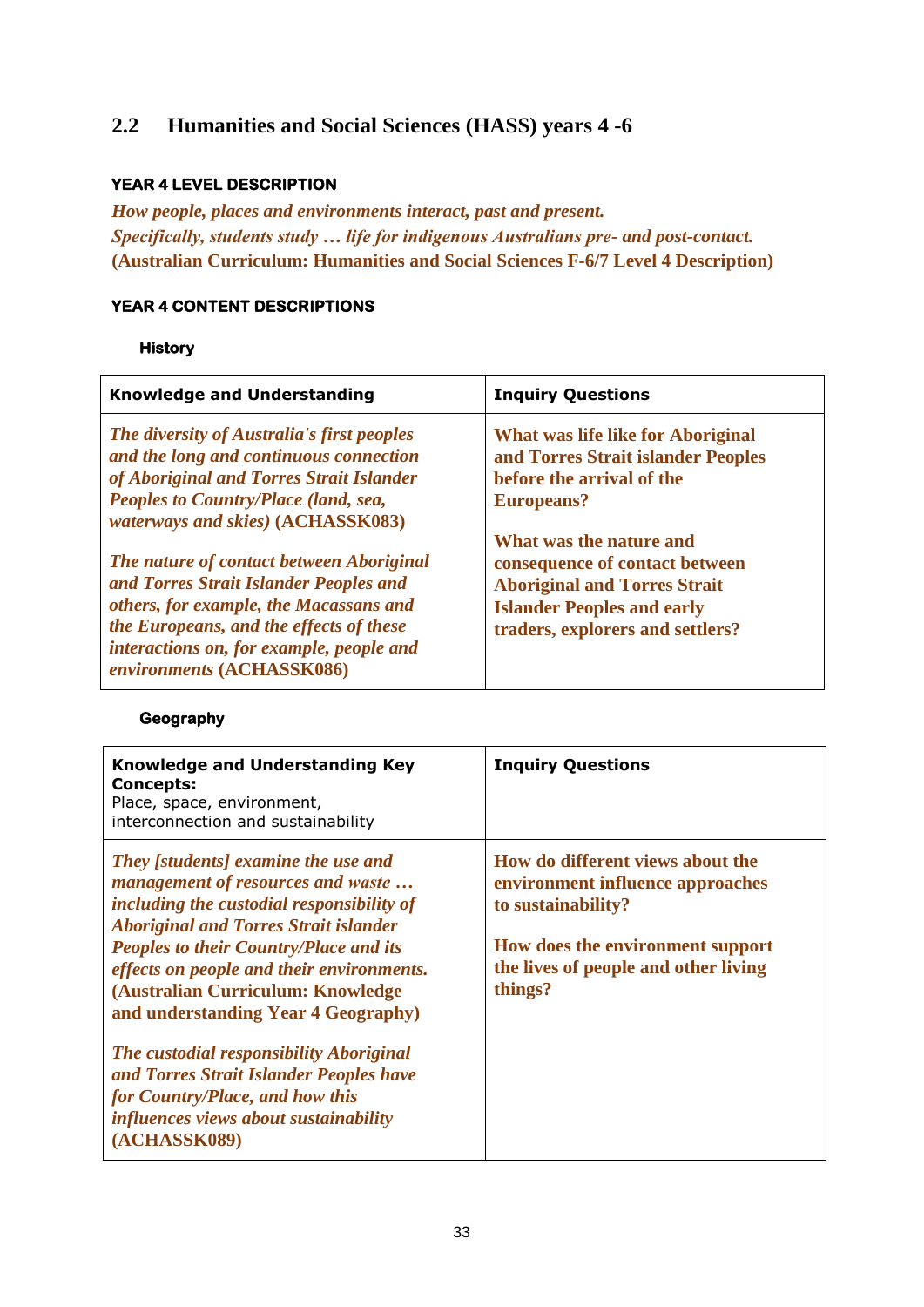#### **YEAR 5 LEVEL DESCRIPTION**

*Australian communities – their past, present and possible futures.*  **The Year 5 curriculum focuses on colonial Australia in the 1800s. (Australian Curriculum: Humanities and Social Sciences F-6/7 Level 5 Description)**

#### **YEAR 5 CONTENT DESCRIPTIONS**

#### **History**

| <b>Knowledge and Understanding</b>                                                                                                                                                                                                                                                              | <b>Inquiry questions</b>                                                                                                                                             |
|-------------------------------------------------------------------------------------------------------------------------------------------------------------------------------------------------------------------------------------------------------------------------------------------------|----------------------------------------------------------------------------------------------------------------------------------------------------------------------|
| The nature of convict or colonial presence,<br>including the factors that influenced<br>patterns of development, aspects of the daily<br>life of the inhabitants (including Aboriginal<br><b>Peoples and Torres Strait Islander Peoples)</b><br>and how the environment changed<br>(ACHASSK107) | What was life like for Aboriginal and<br><b>Torres Strait Islander Peoples before the</b><br>arrival of the Europeans?<br>Why did the Europeans settle in Australia? |

## **Geography**

| <b>Knowledge and Understanding</b>                                                                                                                          | <b>Inquiry questions</b>                                                                   |
|-------------------------------------------------------------------------------------------------------------------------------------------------------------|--------------------------------------------------------------------------------------------|
| The influence of people, including<br><b>Aboriginal and Torres Strait Islander</b><br>Peoples, on the environmental<br>characteristics of Australian places | How do different views about the<br>environment influence approaches to<br>sustainability? |
| (ACHASSK112)<br>The custodial responsibility Aboriginal and                                                                                                 | How can people use environments<br>more sustainably?                                       |
| <b>Torres Strait Islander Peoples have for</b><br><b>Country/Place, and how this influences</b><br>views about sustainability (ACHASSK089)                  |                                                                                            |

## **YEAR 6 LEVEL DESCRIPTION**

*Australia in the past and present and its connections with a diverse world.* **(Australian Curriculum: Humanities and Social Sciences/F-6/7 Level 6 Description)**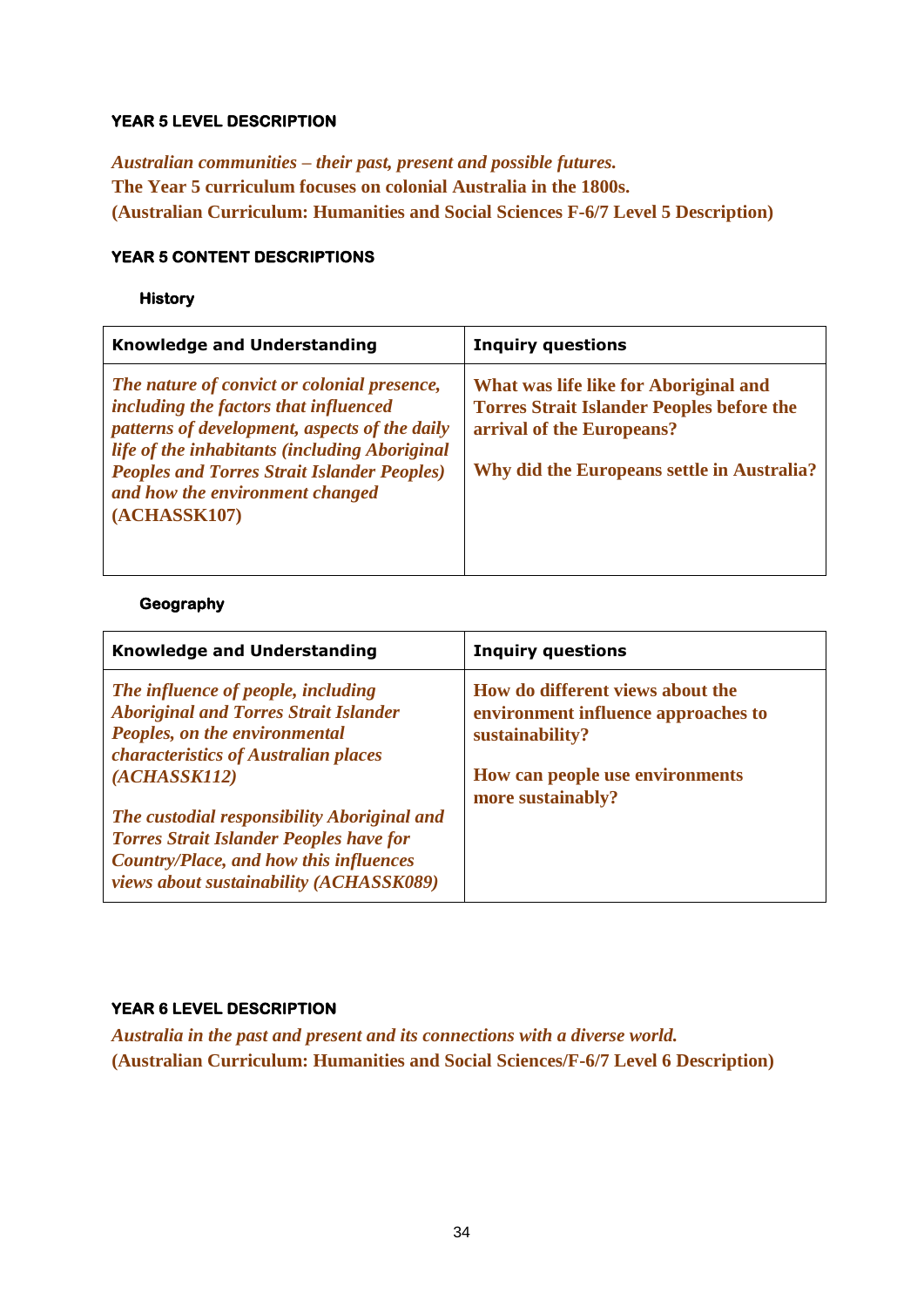#### **YEAR 6 CONTENT DESCRIPTIONS**

## **History**

| <b>Knowledge and Understanding</b>                                                                                                                                                                                                                | <b>Inquiry Questions</b>                                                                                       |
|---------------------------------------------------------------------------------------------------------------------------------------------------------------------------------------------------------------------------------------------------|----------------------------------------------------------------------------------------------------------------|
| Students explore the factors that led to<br><b>Federation and the different attitudes to</b><br>Federation and citizenship at the time.<br>(Australian Curriculum: Humanities and<br><b>Social Sciences/F-6/7 History Content</b><br>description) | Why and how did Australia become a<br>nation?                                                                  |
| The contribution of individuals and groups<br>to the development of Australian society<br>since Federation (ACHASSK137)                                                                                                                           | What contribution have significant<br>individuals and groups made to the<br>development of Australian society? |
| <b>Elaborations:</b><br>investigating the role of specific cultural<br>groups in Australia's economic and social<br>development (for example, the cattle<br>industry, the Snowy Mountains Scheme,<br>the pearling industry)                       |                                                                                                                |

## **Geography**

| <b>Knowledge and Understanding</b>                                                                                                                                                                   | <b>Inquiry Questions</b>                                                     |
|------------------------------------------------------------------------------------------------------------------------------------------------------------------------------------------------------|------------------------------------------------------------------------------|
| Students explain the significance of an<br>event/development, an individual and/or<br>group. They identify and describe<br>continuities and changes for different<br>groups in the past and present. | How do places, people and cultures<br>differ across the world?               |
| (Australian Curriculum: Humanities and<br><b>Social Sciences/F-6/7 Geography Content</b><br>description)                                                                                             | How do peoples' connections to<br>places affect their perception of<br>them? |
| The world's cultural diversity, including that<br>of its indigenous peoples (ACHASSK140)                                                                                                             |                                                                              |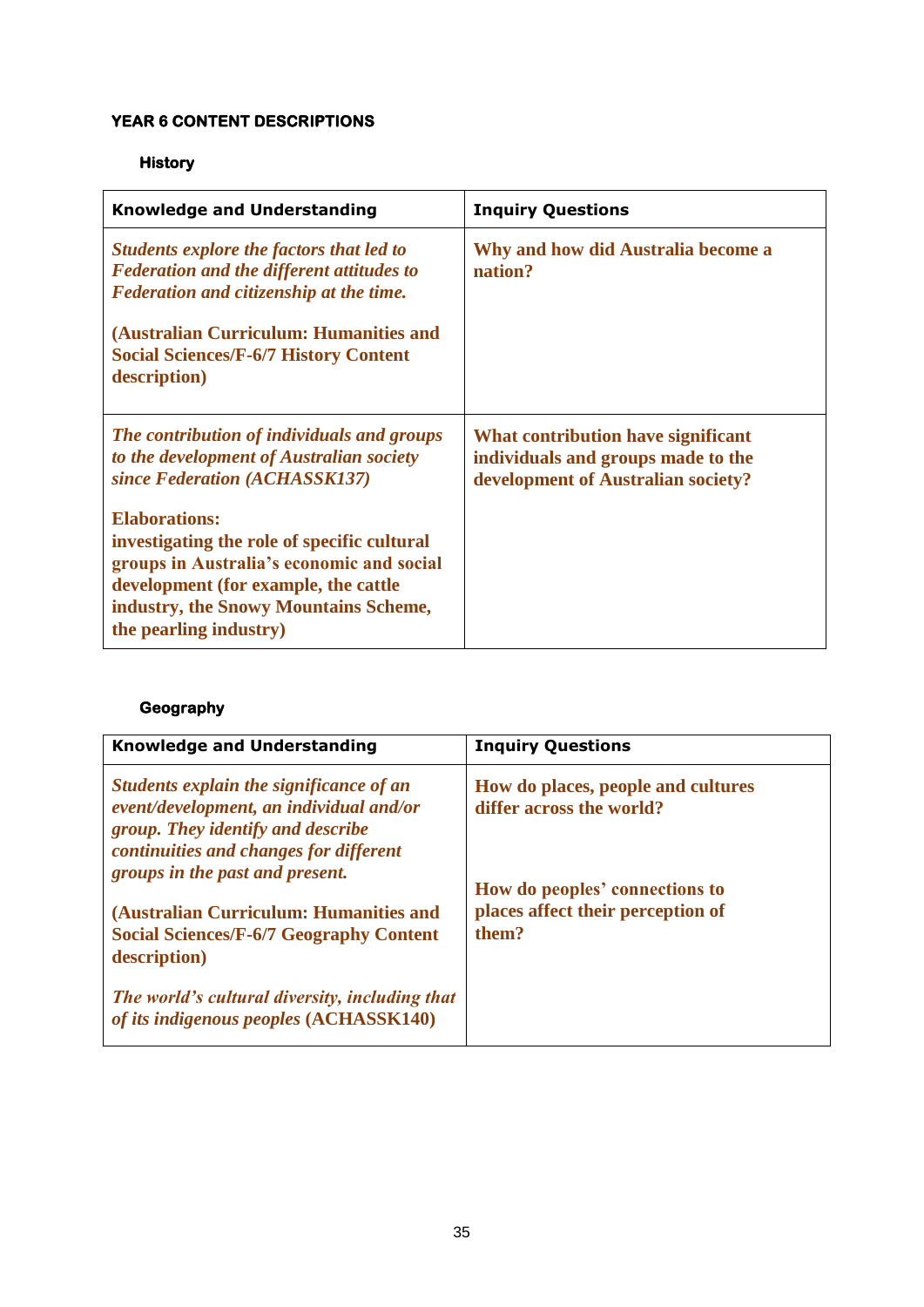## **2.3 History and Geography Year 7**

#### **YEAR 7 LEVEL DESCRIPTION:**

#### *Sustainable pasts, present, futures*

**(Australian Curriculum: Humanities and Social Sciences/Year 7 Level description)**

#### **YEAR 7 CONTENT DESCRIPTIONS**

**History**

| <b>Knowledge and Understanding</b>                                                                                                                                        | <b>Inquiry Questions</b>                                              |
|---------------------------------------------------------------------------------------------------------------------------------------------------------------------------|-----------------------------------------------------------------------|
| Unit 1: Investigating the ancient past                                                                                                                                    | Why and where did the earliest<br>societies develop?                  |
| Key features of ancient societies (farming,<br><i>trade, social classes, religion, rule of law)</i><br>(ACHASSK166)                                                       | What emerged as the defining<br>characteristics of ancient societies? |
| The importance of conserving the remains<br>of the ancient past, including the heritage of<br><b>Aboriginal and Torres Strait Islander</b><br><i>Peoples</i> (ACHASSK171) | What have been the legacies of<br>ancient societies?                  |

#### **Geography**

*Who we are, who came before us, and traditions and values that have shaped societies. Aboriginal and Torres Strait Islander Peoples' special connections to Country/Place.* **[\(Australian Curriculum: Humanities and Social Sciences/Key Ideas\)](http://www.australiancurriculum.edu.au/humanities-and-social-sciences/key-ideas)**

## **[Unit 1: Water in the world](http://www.australiancurriculum.edu.au/humanities-and-social-sciences/geography/curriculum/f-10?layout=1)**

| <b>Geographical Knowledge and</b><br><b>Understanding</b>                                                                                                                                     | <b>Key Inquiry Questions</b>                                                                          |
|-----------------------------------------------------------------------------------------------------------------------------------------------------------------------------------------------|-------------------------------------------------------------------------------------------------------|
| Economic, cultural, spiritual and aesthetic<br>value of water for people, including<br><b>Aboriginal and Torres Strait Islander</b><br>Peoples and peoples of the Asia region<br>(ACHASSK186) | What effect does the uneven<br>distribution of resources and services<br>have on the lives of people? |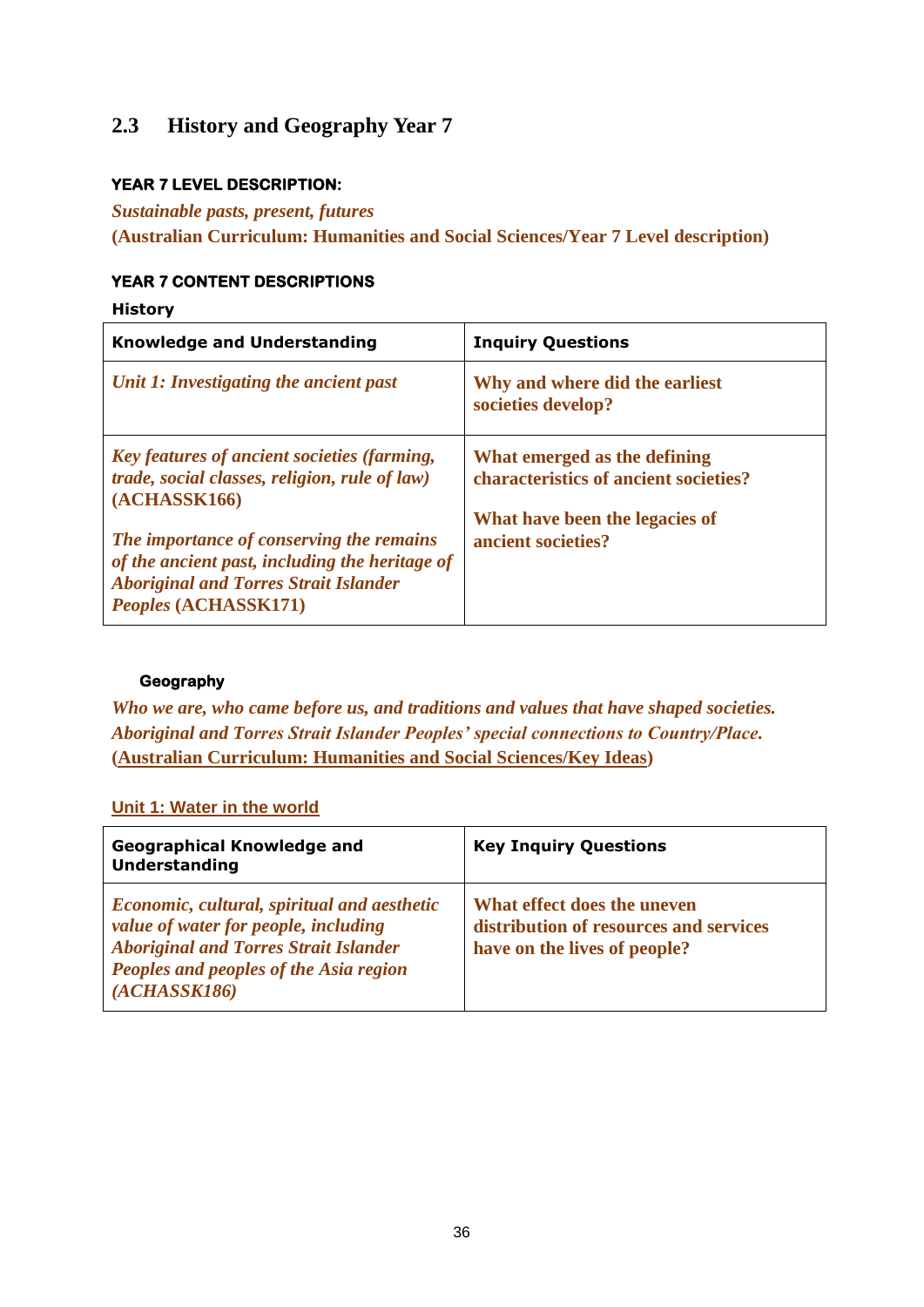## **[Unit 2: Place and liveability](http://www.australiancurriculum.edu.au/humanities-and-social-sciences/geography/curriculum/f-10?layout=1)**

| <b>Geographical Knowledge and</b>                                                                                                                    | <b>Key Inquiry Questions</b>                                                                  |
|------------------------------------------------------------------------------------------------------------------------------------------------------|-----------------------------------------------------------------------------------------------|
| <b>Understanding</b>                                                                                                                                 |                                                                                               |
| <b>Factors that influence the decisions people</b><br>make about where to live and their<br>perceptions of the liveability of places<br>(ACHASSK188) | How do people's reliance on places<br>and environments influence their<br>perception of them? |
| <b>Elaboration:</b>                                                                                                                                  |                                                                                               |
| discussing that many Aboriginal and                                                                                                                  |                                                                                               |
| <b>Torres Strait Islander Peoples choose</b>                                                                                                         |                                                                                               |
| to live on their Country/Place or                                                                                                                    |                                                                                               |
| might prefer to if they had the choice                                                                                                               |                                                                                               |

## **2.4 General Capabilities**

The unique cultural and historical setting of *The Pearl-shell Diver* and its multiplicity of themes have strong relevance for the development of the knowledge, skills and behaviours of the following General Capabilities:

Literacy, Creative and critical thinking, Personal and social capability. More specifically the text supports:

## **Intercultural understanding**

The text promotes interest in and respect for Torres Strait Islander culture and history and promotes recognition of commonality and connections that cultivate mutual respect.

#### **Ethical understanding**

Readers will be challenged to consider the ethical issues surrounding this period of history in the Torres Strait and the political and social impact these experiences have had on contemporary understandings of Indigenous culture and opportunity.

## **2.5 Links to the Victorian Curriculum**

#### **GEOGRAPHICAL KNOWLEDGE**

**Levels 3 and 4:** Place space and interconnection: Diversity and significance of places and environments.

*The many Countries/Places of Aboriginal and Torres Strait Islander peoples throughout Australia, and the custodial responsibility they have for Country/Place, and how this influences views about sustainability* **[\(VCGGK080\)](http://victoriancurriculum.vcaa.vic.edu.au/Curriculum/ContentDescription/VCGGK080)**

**Levels 5 and 6:** Place, space and interconnection: Factors that shape places and influence interconnections